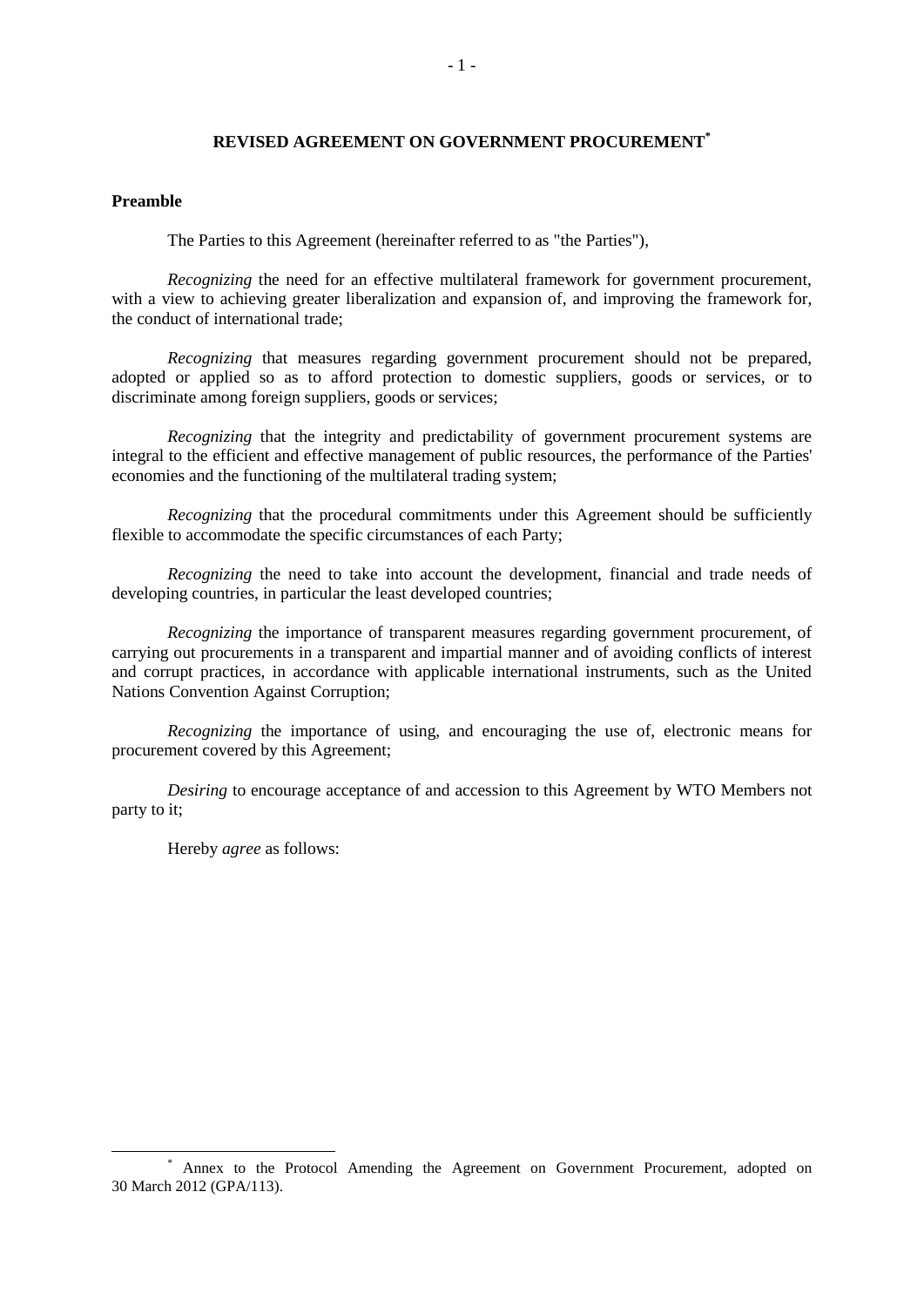### **Article I Definitions**

For purposes of this Agreement:

- (a) **commercial goods or services** means goods or services of a type generally sold or offered for sale in the commercial marketplace to, and customarily purchased by, non-governmental buyers for non-governmental purposes;
- (b) **Committee** means the Committee on Government Procurement established by Article XXI:1;
- (c) **construction service** means a service that has as its objective the realization by whatever means of civil or building works, based on Division 51 of the United Nations Provisional Central Product Classification (CPC);
- (d) **country** includes any separate customs territory that is a Party to this Agreement. In the case of a separate customs territory that is a Party to this Agreement, where an expression in this Agreement is qualified by the term "national", such expression shall be read as pertaining to that customs territory, unless otherwise specified;
- (e) **days** means calendar days;
- (f) **electronic auction** means an iterative process that involves the use of electronic means for the presentation by suppliers of either new prices, or new values for quantifiable non-price elements of the tender related to the evaluation criteria, or both, resulting in a ranking or re-ranking of tenders;
- (g) **in writing** or **written** means any worded or numbered expression that can be read, reproduced and later communicated. It may include electronically transmitted and stored information;
- (h) **limited tendering** means a procurement method whereby the procuring entity contacts a supplier or suppliers of its choice;
- (i) **measure** means any law, regulation, procedure, administrative guidance or practice, or any action of a procuring entity relating to a covered procurement;
- (j) **multi-use list** means a list of suppliers that a procuring entity has determined satisfy the conditions for participation in that list, and that the procuring entity intends to use more than once;
- (k) **notice of intended procurement** means a notice published by a procuring entity inviting interested suppliers to submit a request for participation, a tender, or both;
- (l) **offset** means any condition or undertaking that encourages local development or improves a Party's balance-of-payments accounts, such as the use of domestic content, the licensing of technology, investment, counter-trade and similar action or requirement;
- (m) **open tendering** means a procurement method whereby all interested suppliers may submit a tender;
- (n) **person** means a natural person or a juridical person;
- (o) **procuring entity** means an entity covered under a Party's Annex 1, 2 or 3 to Appendix I;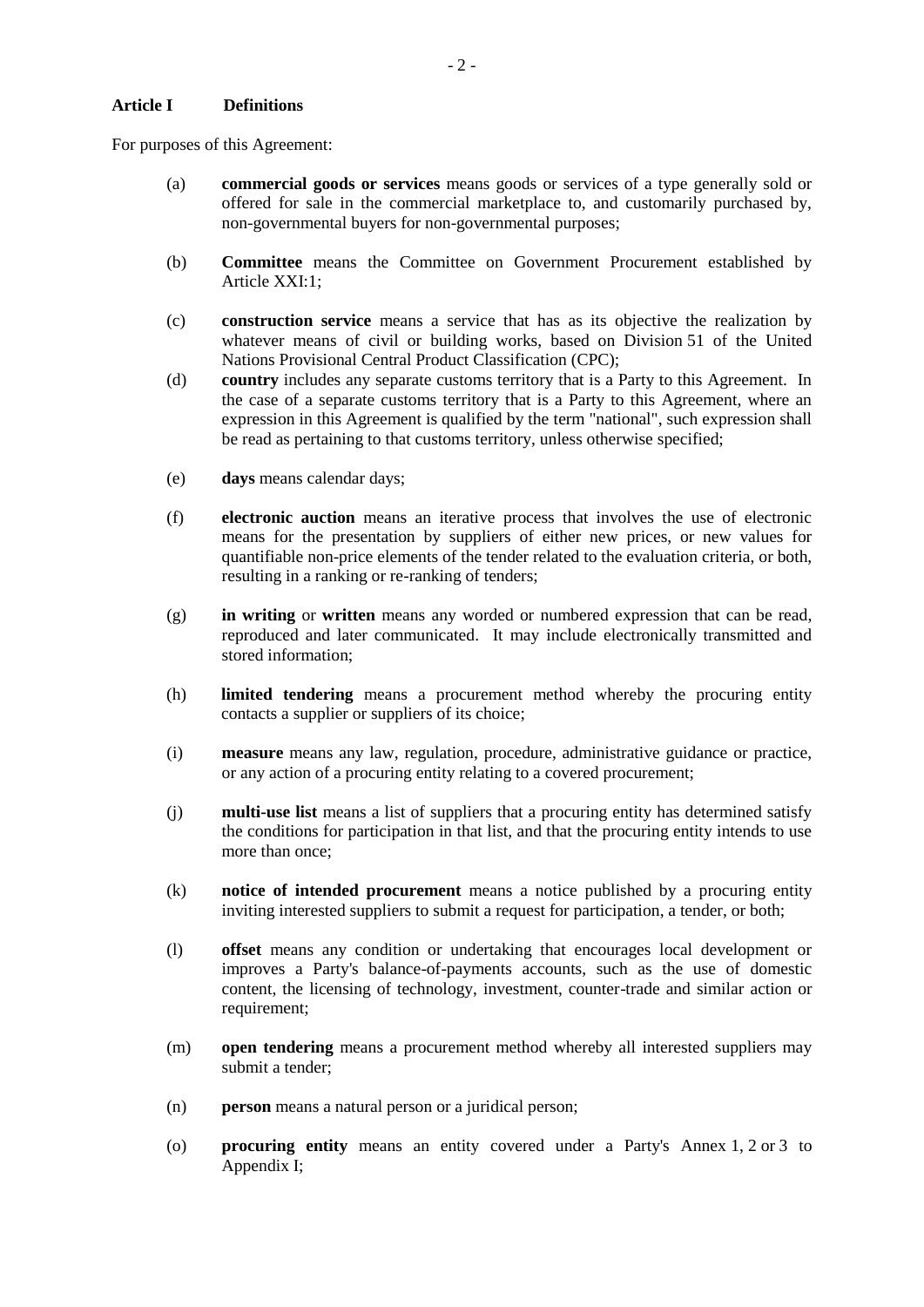- (p) **qualified supplier** means a supplier that a procuring entity recognizes as having satisfied the conditions for participation;
- (q) **selective tendering** means a procurement method whereby only qualified suppliers are invited by the procuring entity to submit a tender;
- (r) **services** includes construction services, unless otherwise specified;
- (s) **standard** means a document approved by a recognized body that provides for common and repeated use, rules, guidelines or characteristics for goods or services, or related processes and production methods, with which compliance is not mandatory. It may also include or deal exclusively with terminology, symbols, packaging, marking or labelling requirements as they apply to a good, service, process or production method;
- (t) **supplier** means a person or group of persons that provides or could provide goods or services: and
- (u) **technical specification** means a tendering requirement that:
	- (i) lays down the characteristics of goods or services to be procured, including quality, performance, safety and dimensions, or the processes and methods for their production or provision; or
	- (ii) addresses terminology, symbols, packaging, marking or labelling requirements, as they apply to a good or service.

# **Article II Scope and Coverage**

#### *Application of Agreement*

1. This Agreement applies to any measure regarding covered procurement, whether or not it is conducted exclusively or partially by electronic means.

2. For the purposes of this Agreement, covered procurement means procurement for governmental purposes:

- (a) of goods, services, or any combination thereof:
	- (i) as specified in each Party's annexes to Appendix I; and
	- (ii) not procured with a view to commercial sale or resale, or for use in the production or supply of goods or services for commercial sale or resale;
- (b) by any contractual means, including: purchase; lease; and rental or hire purchase, with or without an option to buy;
- (c) for which the value, as estimated in accordance with paragraphs 6 through 8, equals or exceeds the relevant threshold specified in a Party's annexes to Appendix I, at the time of publication of a notice in accordance with Article VII;
- (d) by a procuring entity; and
- (e) that is not otherwise excluded from coverage in paragraph 3 or a Party's annexes to Appendix I.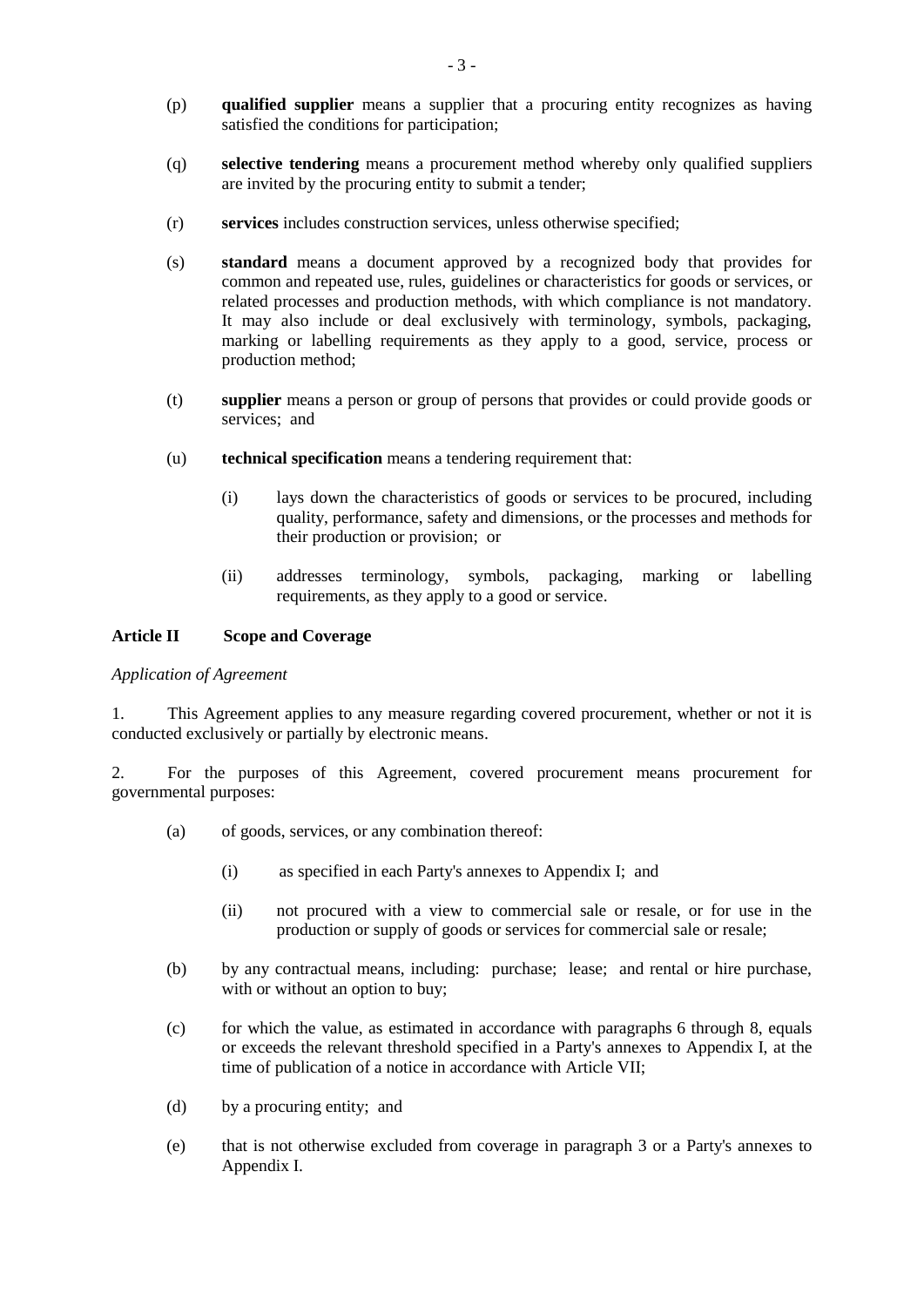3. Except where provided otherwise in a Party's annexes to Appendix I, this Agreement does not apply to:

- (a) the acquisition or rental of land, existing buildings or other immovable property or the rights thereon;
- (b) non-contractual agreements or any form of assistance that a Party provides, including cooperative agreements, grants, loans, equity infusions, guarantees and fiscal incentives;
- (c) the procurement or acquisition of fiscal agency or depository services, liquidation and management services for regulated financial institutions or services related to the sale, redemption and distribution of public debt, including loans and government bonds, notes and other securities;
- (d) public employment contracts;
- (e) procurement conducted:
	- (i) for the specific purpose of providing international assistance, including development aid;
	- (ii) under the particular procedure or condition of an international agreement relating to the stationing of troops or relating to the joint implementation by the signatory countries of a project; or
	- (iii) under the particular procedure or condition of an international organization, or funded by international grants, loans or other assistance where the applicable procedure or condition would be inconsistent with this Agreement.
- 4. Each Party shall specify the following information in its annexes to Appendix I:
	- (a) in Annex 1, the central government entities whose procurement is covered by this Agreement;
	- (b) in Annex 2, the sub-central government entities whose procurement is covered by this Agreement;
	- (c) in Annex 3, all other entities whose procurement is covered by this Agreement;
	- (d) in Annex 4, the goods covered by this Agreement;
	- (e) in Annex 5, the services, other than construction services, covered by this Agreement;
	- (f) in Annex 6, the construction services covered by this Agreement; and
	- (g) in Annex 7, any General Notes.

5. Where a procuring entity, in the context of covered procurement, requires persons not covered under a Party's annexes to Appendix I to procure in accordance with particular requirements, Article IV shall apply *mutatis mutandis* to such requirements.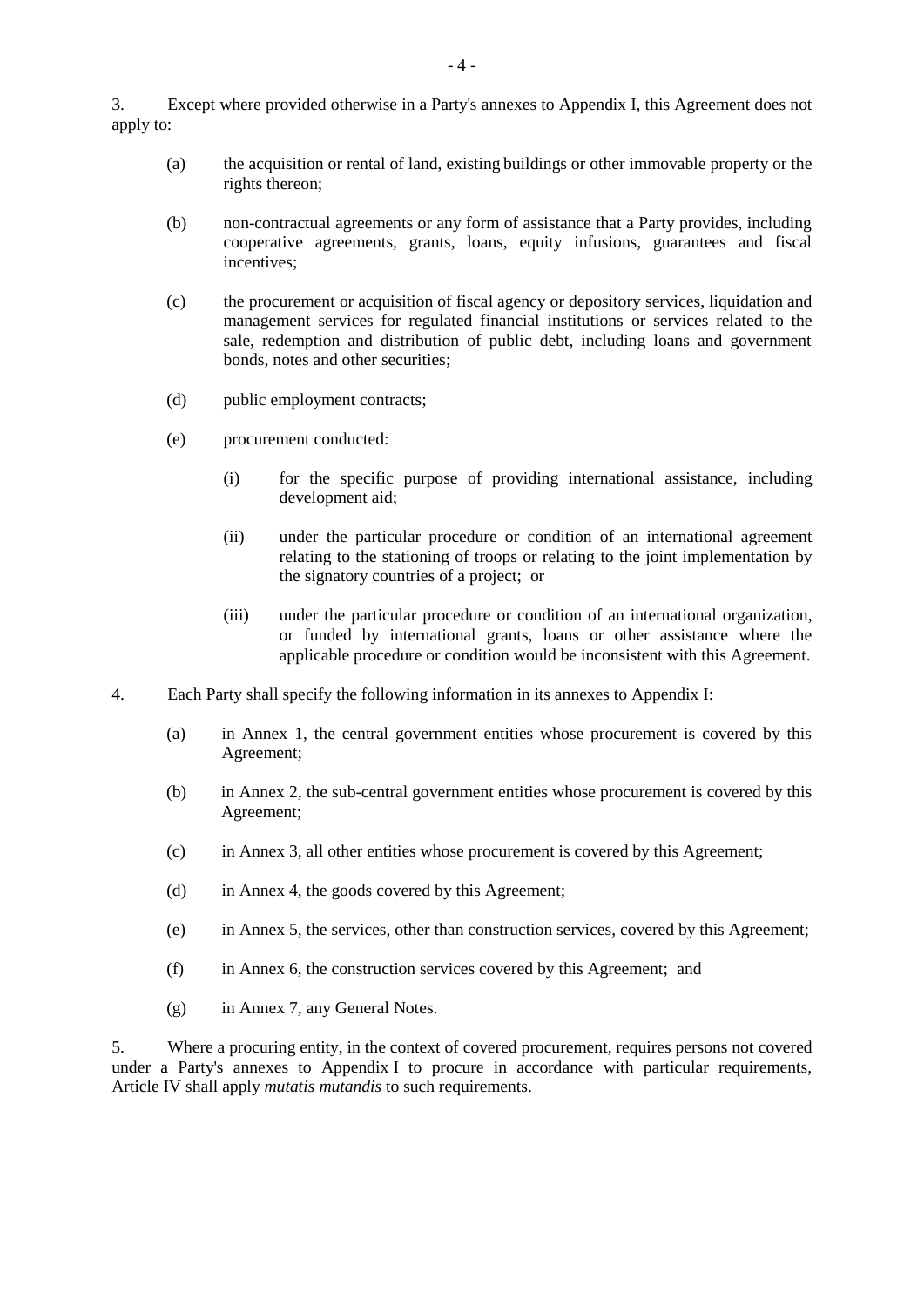#### *Valuation*

6. In estimating the value of a procurement for the purpose of ascertaining whether it is a covered procurement, a procuring entity shall:

- (a) neither divide a procurement into separate procurements nor select or use a particular valuation method for estimating the value of a procurement with the intention of totally or partially excluding it from the application of this Agreement; and
- (b) include the estimated maximum total value of the procurement over its entire duration, whether awarded to one or more suppliers, taking into account all forms of remuneration, including:
	- (i) premiums, fees, commissions and interest; and
	- (ii) where the procurement provides for the possibility of options, the total value of such options.

7. Where an individual requirement for a procurement results in the award of more than one contract, or in the award of contracts in separate parts (hereinafter referred to as "recurring contracts"), the calculation of the estimated maximum total value shall be based on:

- (a) the value of recurring contracts of the same type of good or service awarded during the preceding 12 months or the procuring entity's preceding fiscal year, adjusted, where possible, to take into account anticipated changes in the quantity or value of the good or service being procured over the following 12 months; or
- (b) the estimated value of recurring contracts of the same type of good or service to be awarded during the 12 months following the initial contract award or the procuring entity's fiscal year.

8. In the case of procurement by lease, rental or hire purchase of goods or services, or procurement for which a total price is not specified, the basis for valuation shall be:

- (a) in the case of a fixed-term contract:
	- (i) where the term of the contract is 12 months or less, the total estimated maximum value for its duration; or
	- (ii) where the term of the contract exceeds 12 months, the total estimated maximum value, including any estimated residual value;
- (b) where the contract is for an indefinite period, the estimated monthly instalment multiplied by 48; and
- (c) where it is not certain whether the contract is to be a fixed-term contract, subparagraph (b) shall be used.

### **Article III Security and General Exceptions**

1. Nothing in this Agreement shall be construed to prevent any Party from taking any action or not disclosing any information that it considers necessary for the protection of its essential security interests relating to the procurement of arms, ammunition or war materials, or to procurement indispensable for national security or for national defence purposes.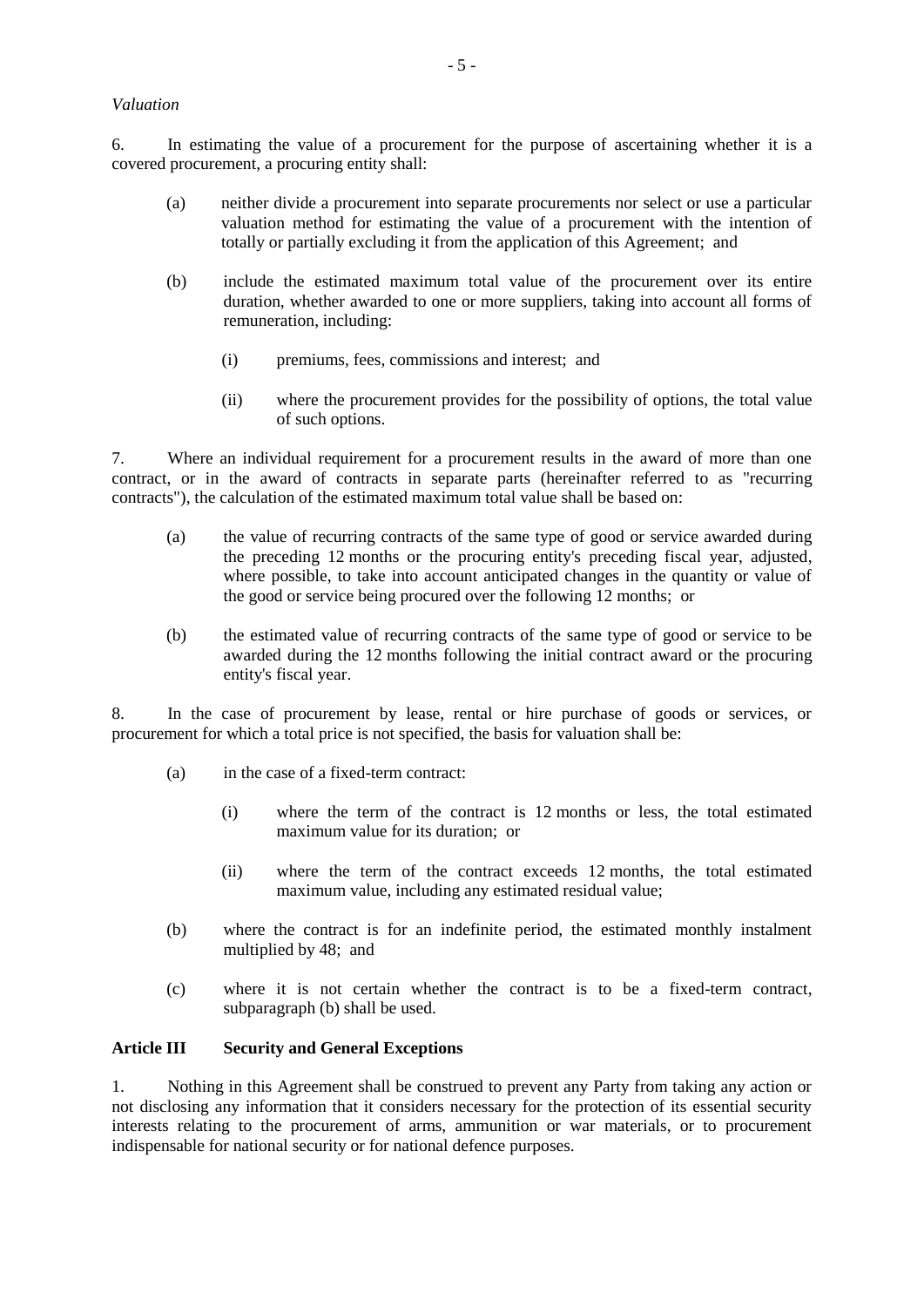2. Subject to the requirement that such measures are not applied in a manner that would constitute a means of arbitrary or unjustifiable discrimination between Parties where the same conditions prevail or a disguised restriction on international trade, nothing in this Agreement shall be construed to prevent any Party fromimposing or enforcing measures:

- (a) necessary to protect public morals, order or safety;
- (b) necessary to protect human, animal or plant life or health;
- (c) necessary to protect intellectual property; or
- (d) relating to goods or services of persons with disabilities, philanthropic institutions or prison labour.

# **Article IV General Principles**

# *Non-Discrimination*

1. With respect to any measure regarding covered procurement, each Party, including its procuring entities, shall accord immediately and unconditionally to the goods and services of any other Party and to the suppliers of any other Party offering the goods or services of any Party, treatment no less favourable than the treatment the Party, including its procuring entities, accords to:

- (a) domestic goods, services and suppliers; and
- (b) goods, services and suppliers of any other Party.

2. With respect to any measure regarding covered procurement, a Party, including its procuring entities, shall not:

- (a) treat a locally established supplier less favourably than another locally established supplier on the basis of the degree of foreign affiliation or ownership; or
- (b) discriminate against a locally established supplier on the basis that the goods or services offered by that supplier for a particular procurement are goods or services of any other Party.

# *Use of Electronic Means*

3. When conducting covered procurement by electronic means, a procuring entity shall:

- (a) ensure that the procurement is conducted using information technology systems and software, including those related to authentication and encryption of information, that are generally available and interoperable with other generally available information technology systems and software; and
- (b) maintain mechanisms that ensure the integrity of requests for participation and tenders, including establishment of the time of receipt and the prevention of inappropriate access.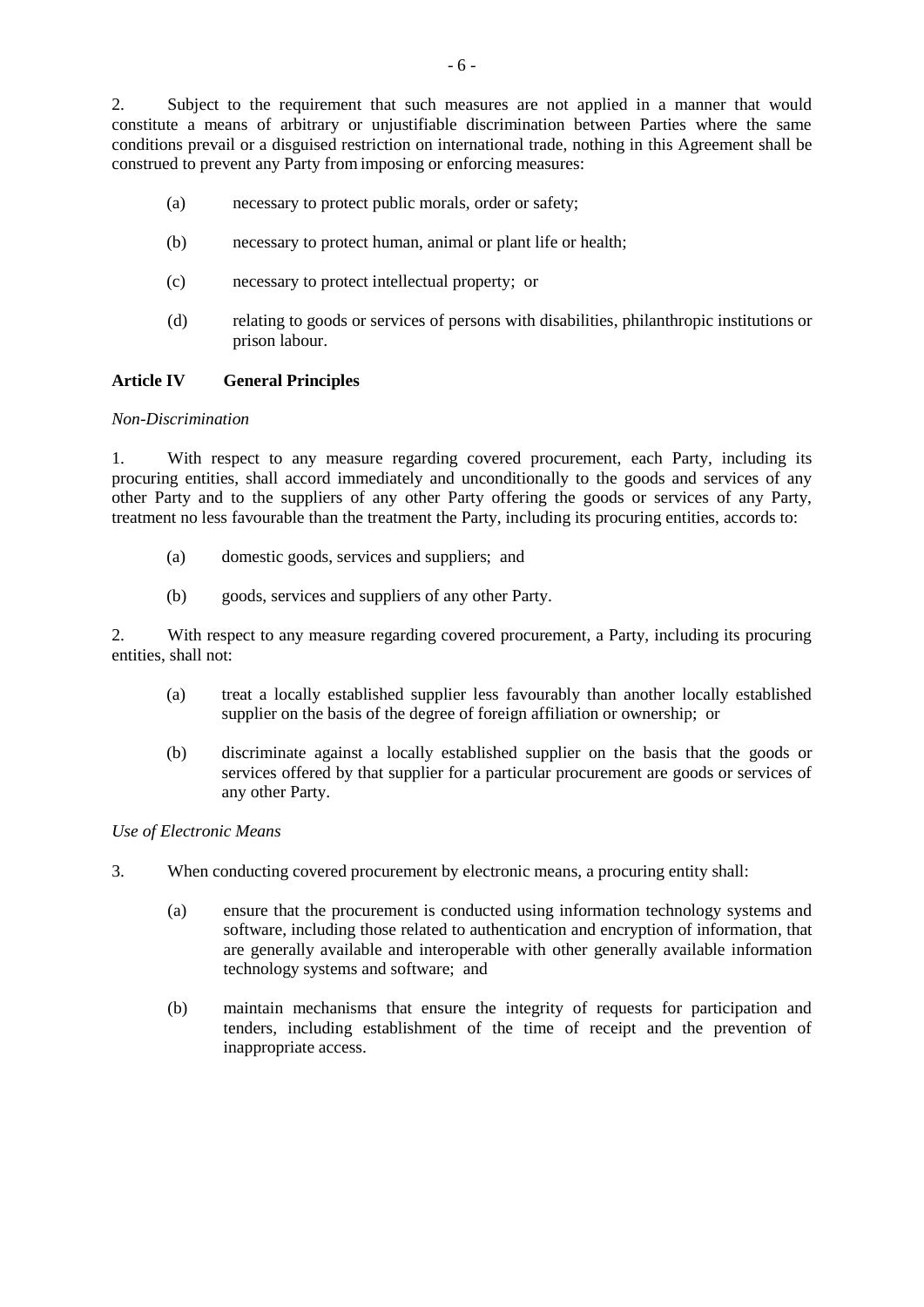# *Conduct of Procurement*

4. A procuring entity shall conduct covered procurement in a transparent and impartial manner that:

- (a) is consistent with this Agreement, using methods such as open tendering, selective tendering and limited tendering;
- (b) avoids conflicts of interest; and
- (c) prevents corrupt practices.

# *Rules of Origin*

5. For purposes of covered procurement, a Party shall not apply rules of origin to goods or services imported from or supplied from another Party that are different from the rules of origin the Party applies at the same time in the normal course of trade to imports or supplies of the same goods or services from the same Party.

# *Offsets*

6. With regard to covered procurement, a Party, including its procuring entities, shall not seek, take account of, impose or enforce any offset.

# *Measures Not Specific to Procurement*

7. Paragraphs 1 and 2 shall not apply to: customs duties and charges of any kind imposed on, or in connection with, importation; the method of levying such duties and charges; other import regulations or formalities and measures affecting trade in services other than measures governing covered procurement.

# **Article V Developing Countries**

1. In negotiations on accession to, and in the implementation and administration of, this Agreement, the Parties shall give special consideration to the development, financial and trade needs and circumstances of developing countries and least developed countries (collectively referred to hereinafter as "developing countries", unless specifically identified otherwise), recognizing that these may differ significantly from country to country. As provided for in this Article and on request, the Parties shall accord special and differential treatment to:

- (a) least developed countries; and
- (b) any other developing country, where and to the extent that this special and differential treatment meets its development needs.

2. Upon accession by a developing country to this Agreement, each Party shall provide immediately to the goods, services and suppliers of that country the most favourable coverage that the Party provides under its annexes to Appendix I to any other Party to this Agreement, subject to any terms negotiated between the Party and the developing country in order to maintain an appropriate balance of opportunities under this Agreement.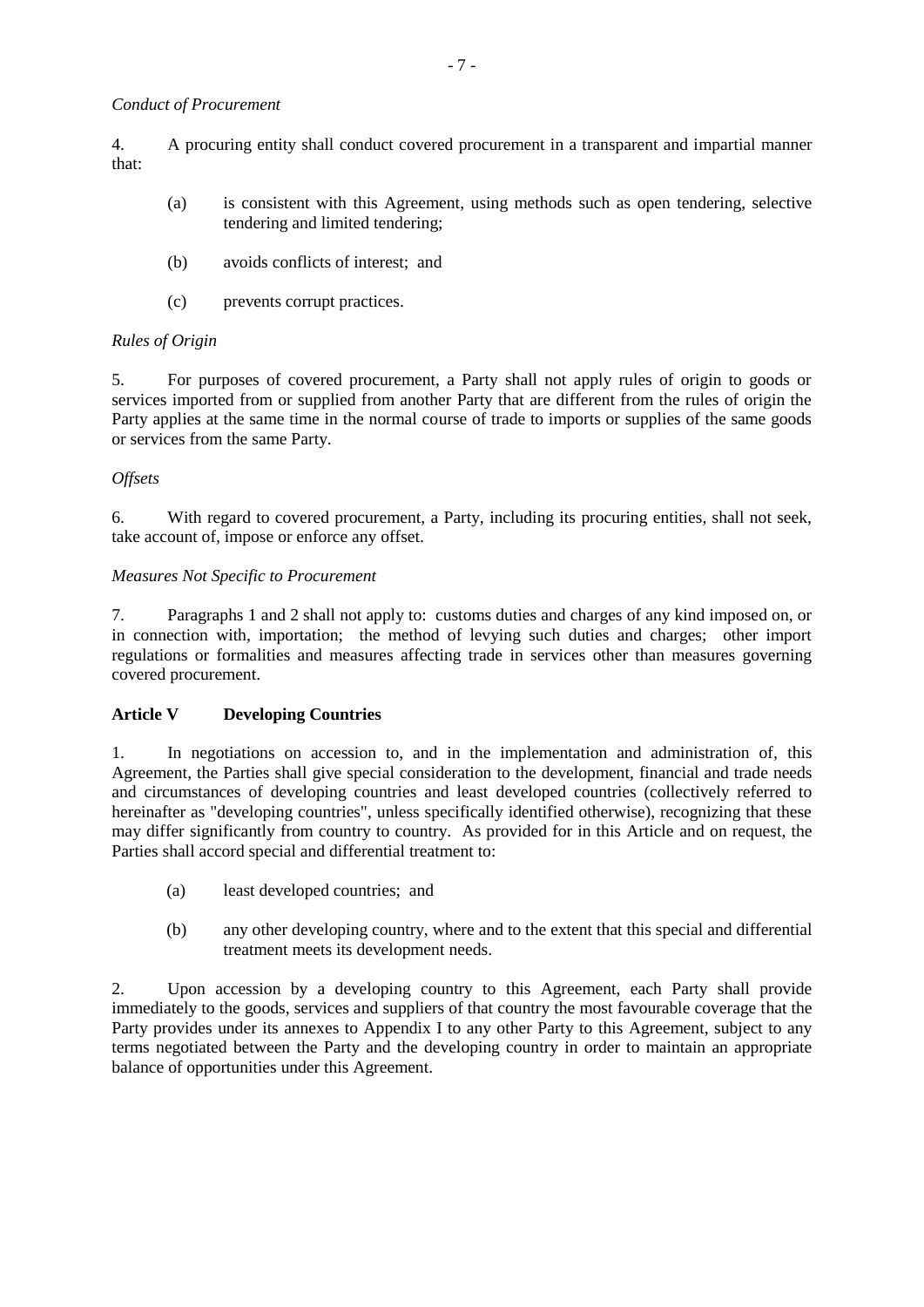3. Based on its development needs, and with the agreement of the Parties, a developing country may adopt or maintain one or more of the following transitional measures, during a transition period and in accordance with a schedule, set out in its relevant annexes to Appendix I, and applied in a manner that does not discriminate among the other Parties:

- (a) a price preference programme, provided that the programme:
	- (i) provides a preference only for the part of the tender incorporating goods or services originating in the developing country applying the preference or goods or services originating in other developing countries in respect of which the developing country applying the preference has an obligation to provide national treatment under a preferential agreement, provided that where the other developing country is a Party to this Agreement, such treatment would be subject to any conditions set by the Committee; and
	- (ii) is transparent, and the preference and its application in the procurement are clearly described in the notice of intended procurement;
- (b) an offset, provided that any requirement for, or consideration of, the imposition of the offset is clearly stated in the notice of intended procurement;
- (c) the phased-in addition of specific entities or sectors; and
- (d) a threshold that is higher than its permanent threshold.

4. In negotiations on accession to this Agreement, the Parties may agree to the delayed application of any specific obligation in this Agreement, other than Article IV:1(b), by the acceding developing country while that country implements the obligation. The implementation period shall be:

- (a) for a least developed country, five years after its accession to this Agreement; and
- (b) for any other developing country, only the period necessary to implement the specific obligation and not to exceed three years.

5. Any developing country that has negotiated an implementation period for an obligation under paragraph 4 shall list in its Annex 7 to Appendix I the agreed implementation period, the specific obligation subject to the implementation period and any interim obligation with which it has agreed to comply during the implementation period.

6. After this Agreement has entered into force for a developing country, the Committee, on request of the developing country, may:

- (a) extend the transition period for a measure adopted or maintained under paragraph 3 or any implementation period negotiated under paragraph 4; or
- (b) approve the adoption of a new transitional measure under paragraph 3, in special circumstances that were unforeseen during the accession process.

7. A developing country that has negotiated a transitional measure under paragraph 3 or 6, an implementation period under paragraph 4 or any extension under paragraph 6 shall take such steps during the transition period or implementation period as may be necessary to ensure that it is in compliance with this Agreement at the end of any such period. The developing country shall promptly notify the Committee of each step.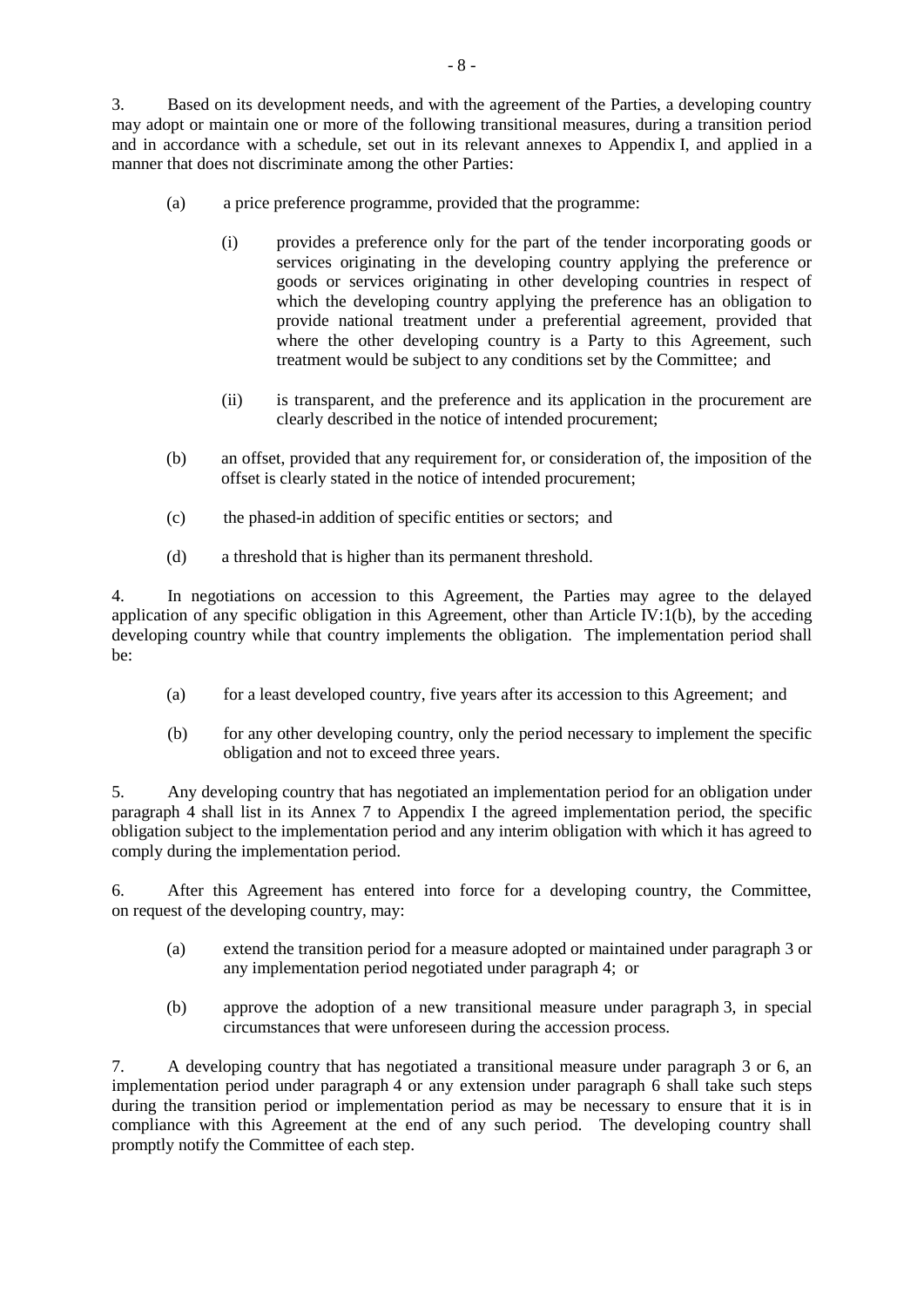8. The Parties shall give due consideration to any request by a developing country for technical cooperation and capacity building in relation to that country's accession to, or implementation of, this Agreement.

9. The Committee may develop procedures for the implementation of this Article. Such procedures may include provisions for voting on decisions relating to requests under paragraph 6.

10. The Committee shall review the operation and effectiveness of this Article every five years.

# **Article VI Information on the Procurement System**

- 1. Each Party shall:
	- (a) promptly publish any law, regulation, judicial decision, administrative ruling of general application, standard contract clause mandated by law or regulation and incorporated by reference in notices or tender documentation and procedure regarding covered procurement, and any modifications thereof, in an officially designated electronic or paper medium that is widely disseminated and remains readily accessible to the public; and
	- (b) provide an explanation thereof to any Party, on request.
- 2. Each Party shall list:
	- (a) in Appendix II, the electronic or paper media in which the Party publishes the information described in paragraph 1;
	- (b) in Appendix III, the electronic or paper media in which the Party publishes the notices required by Articles VII, IX:7 and XVI:2; and
	- (c) in Appendix IV, the website address or addresses where the Party publishes:
		- (i) its procurement statistics pursuant to Article XVI:5; or
		- (ii) its notices concerning awarded contracts pursuant to Article XVI:6.

3. Each Party shall promptly notify the Committee of any modification to the Party's information listed in Appendix II, III or IV.

# **Article VII Notices**

# *Notice of Intended Procurement*

1. For each covered procurement, a procuring entity shall publish a notice of intended procurement in the appropriate paper or electronic medium listed in Appendix III, except in the circumstances described in Article XIII. Such medium shall be widely disseminated and such notices shall remain readily accessible to the public, at least until expiration of the time-period indicated in the notice. The notices shall:

(a) for procuring entities covered under Annex 1, be accessible by electronic means free of charge through a single point of access, for at least any minimum period of time specified in Appendix III; and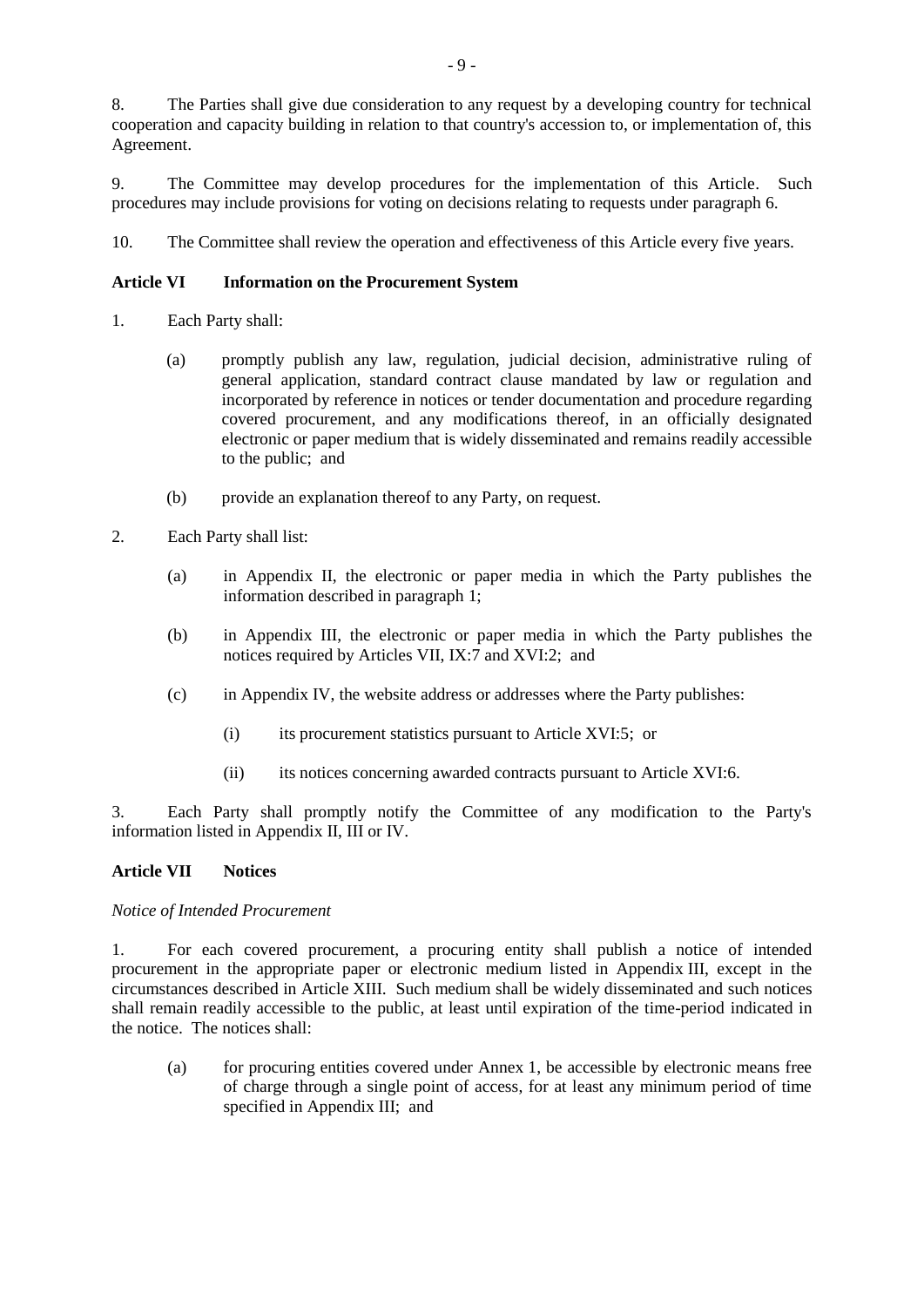(b) for procuring entities covered under Annex 2 or 3, where accessible by electronic means, be provided, at least, through links in a gateway electronic site that is accessible free of charge.

Parties, including their procuring entities covered under Annex 2 or 3, are encouraged to publish their notices by electronic means free of charge through a single point of access.

2. Except as otherwise provided in this Agreement, each notice of intended procurement shall include:

- (a) the name and address of the procuring entity and other information necessary to contact the procuring entity and obtain all relevant documents relating to the procurement, and their cost and terms of payment, if any;
- (b) a description of the procurement, including the nature and the quantity of the goods or services to be procured or, where the quantity is not known, the estimated quantity;
- (c) for recurring contracts, an estimate, if possible, of the timing of subsequent notices of intended procurement;
- (d) a description of any options;
- (e) the time-frame for delivery of goods or services or the duration of the contract;
- (f) the procurement method that will be used and whether it will involve negotiation or electronic auction;
- (g) where applicable, the address and any final date for the submission of requests for participation in the procurement;
- (h) the address and the final date for the submission of tenders;
- (i) the language or languages in which tenders or requests for participation may be submitted, if they may be submitted in a language other than an official language of the Party of the procuring entity;
- (j) a list and brief description of any conditions for participation of suppliers, including any requirements for specific documents or certifications to be provided by suppliers in connection therewith, unless such requirements are included in tender documentation that is made available to all interested suppliers at the same time as the notice of intended procurement;
- (k) where, pursuant to Article IX, a procuring entity intends to select a limited number of qualified suppliers to be invited to tender, the criteria that will be used to select them and, where applicable, any limitation on the number of suppliers that will be permitted to tender; and
- (l) an indication that the procurement is covered by this Agreement.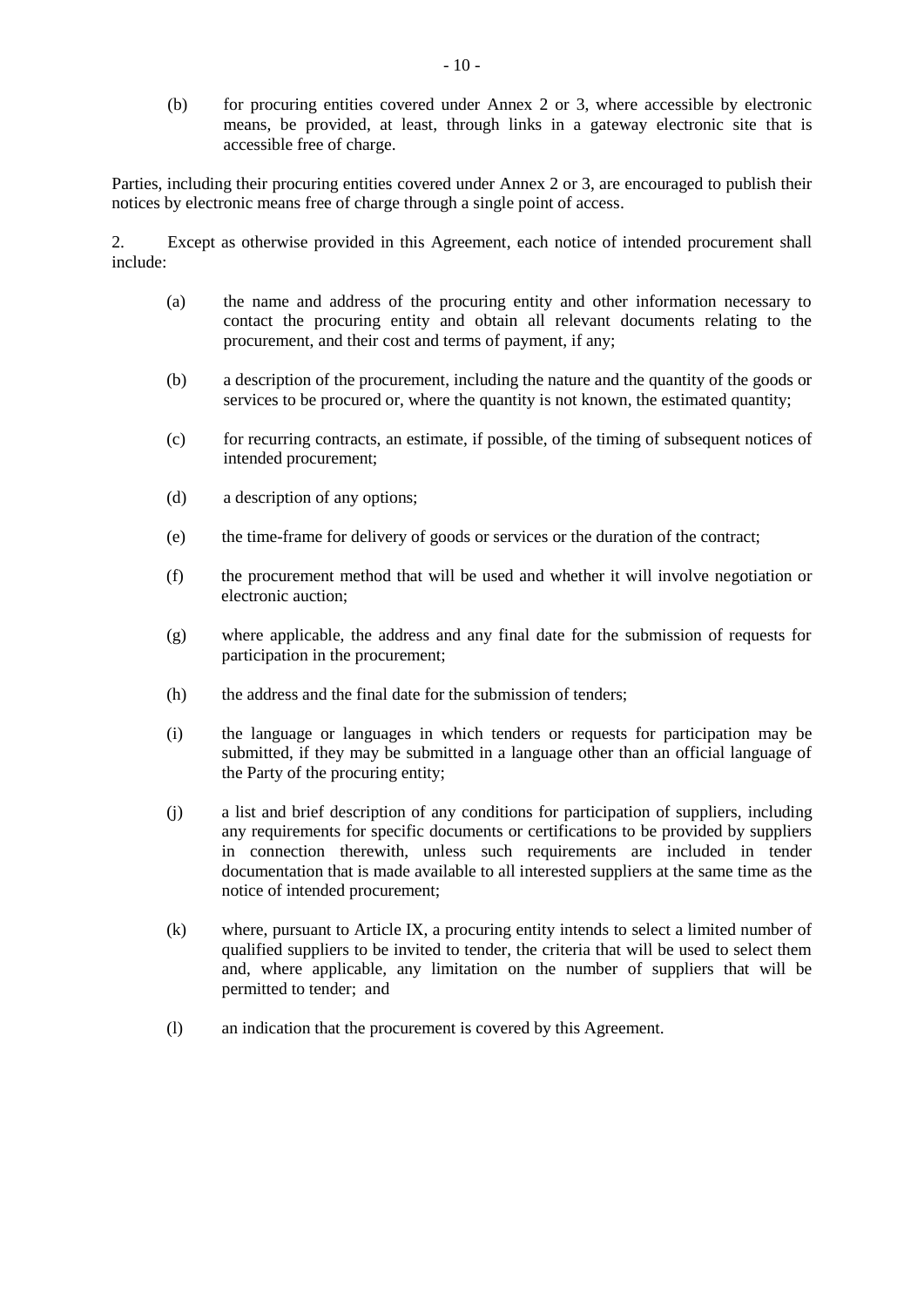### *Summary Notice*

3. For each case of intended procurement, a procuring entity shall publish a summary notice that is readily accessible, at the same time as the publication of the notice of intended procurement, in one of the WTO languages. The summary notice shall contain at least the following information:

- (a) the subject-matter of the procurement;
- (b) the final date for the submission of tenders or, where applicable, any final date for the submission of requests for participation in the procurement or for inclusion on a multi-use list; and
- (c) the address from which documents relating to the procurement may be requested.

# *Notice of Planned Procurement*

4. Procuring entities are encouraged to publish in the appropriate paper or electronic medium listed in Appendix III as early as possible in each fiscal year a notice regarding their future procurement plans (hereinafter referred to as "notice of planned procurement"). The notice of planned procurement should include the subject-matter of the procurement and the planned date of the publication of the notice of intended procurement.

5. A procuring entity covered under Annex 2 or 3 may use a notice of planned procurement as a notice of intended procurement provided that the notice of planned procurement includes as much of the information referred to in paragraph 2 as is available to the entity and a statement that interested suppliers should express their interest in the procurement to the procuring entity.

# **Article VIII Conditions for Participation**

1. A procuring entity shall limit any conditions for participation in a procurement to those that are essential to ensure that a supplier has the legal and financial capacities and the commercial and technical abilities to undertake the relevant procurement.

- 2. In establishing the conditions for participation, a procuring entity:
	- (a) shall not impose the condition that, in order for a supplier to participate in a procurement, the supplier has previously been awarded one or more contracts by a procuring entity of a given Party; and
	- (b) may require relevant prior experience where essential to meet the requirements of the procurement.
- 3. In assessing whether a supplier satisfies the conditions for participation, a procuring entity:
	- (a) shall evaluate the financial capacity and the commercial and technical abilities of a supplier on the basis of that supplier's business activities both inside and outside the territory of the Party of the procuring entity; and
	- (b) shall base its evaluation on the conditions that the procuring entity has specified in advance in notices or tender documentation.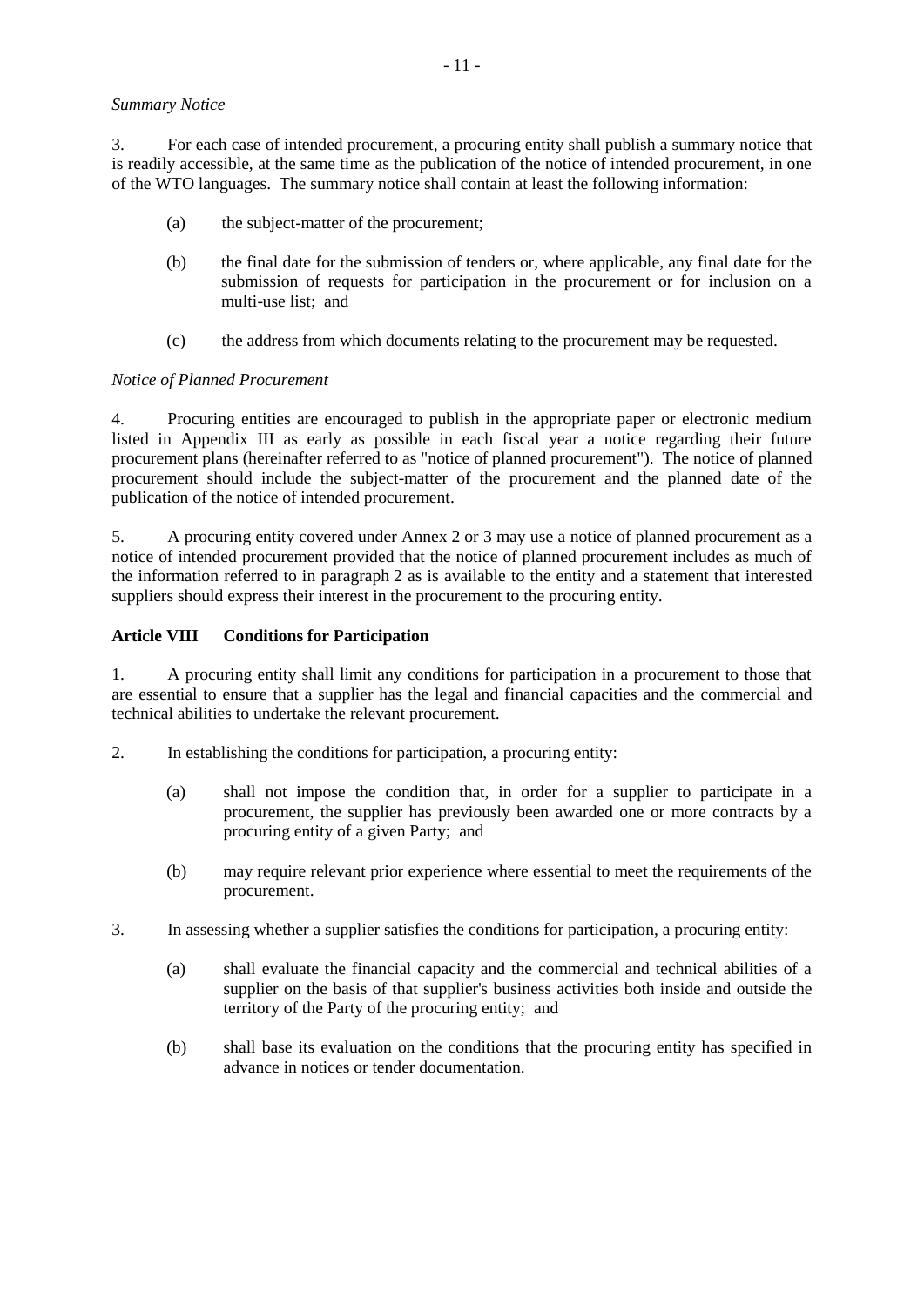4. Where there is supporting evidence, a Party, including its procuring entities, may exclude a supplier on grounds such as:

- (a) bankruptcy;
- (b) false declarations;
- (c) significant or persistent deficiencies in performance of any substantive requirement or obligation under a prior contract or contracts;
- (d) final judgments in respect of serious crimes or other serious offences;
- (e) professional misconduct or acts or omissions that adversely reflect on the commercial integrity of the supplier; or
- (f) failure to pay taxes.

# **Article IX Qualification of Suppliers**

*Registration Systems and Qualification Procedures*

1. A Party, including its procuring entities, may maintain a supplier registration system under which interested suppliers are required to register and provide certain information.

- 2. Each Party shall ensure that:
	- (a) its procuring entities make efforts to minimize differences in their qualification procedures; and
	- (b) where its procuring entities maintain registration systems, the entities make efforts to minimize differences in their registration systems.

3. A Party, including its procuring entities, shall not adopt or apply any registration system or qualification procedure with the purpose or the effect of creating unnecessary obstacles to the participation of suppliers of another Party in its procurement.

#### *Selective Tendering*

- 4. Where a procuring entity intends to use selective tendering, the entity shall:
	- (a) include in the notice of intended procurement at least the information specified in Article VII:2(a), (b), (f), (g), (j), (k) and (l) and invite suppliers to submit a request for participation; and
	- (b) provide, by the commencement of the time-period for tendering, at least the information in Article VII:2 (c), (d), (e), (h) and (i) to the qualified suppliers that it notifies as specified in Article XI:3(b).

5. A procuring entity shall allow all qualified suppliers to participate in a particular procurement, unless the procuring entity states in the notice of intended procurement any limitation on the number of suppliers that will be permitted to tender and the criteria for selecting the limited number of suppliers.

6. Where the tender documentation is not made publicly available from the date of publication of the notice referred to in paragraph 4, a procuring entity shall ensure that those documents are made available at the same time to all the qualified suppliers selected in accordance with paragraph 5.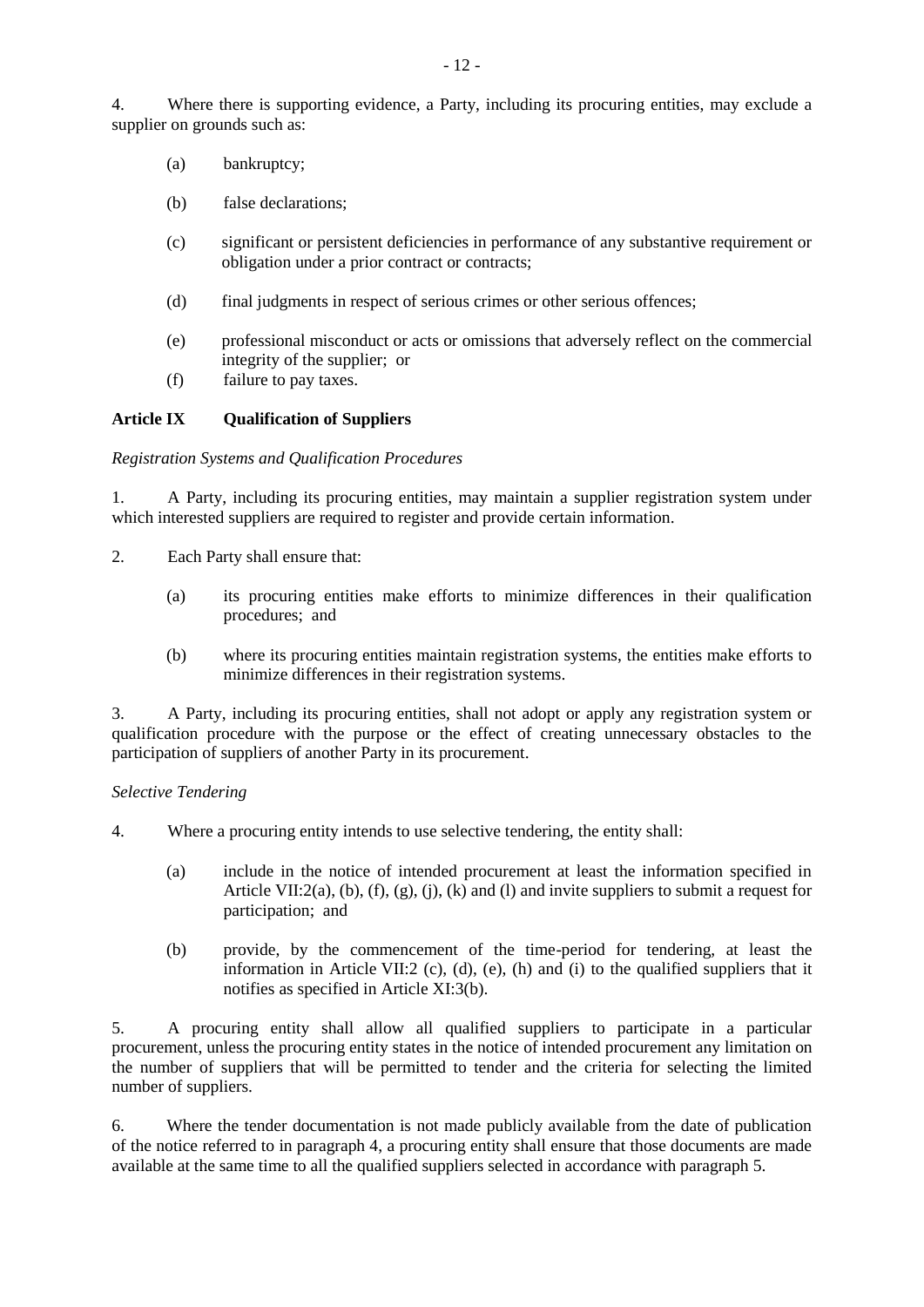### *Multi-Use Lists*

7. A procuring entity may maintain a multi-use list of suppliers, provided that a notice inviting interested suppliers to apply for inclusion on the list is:

- (a) published annually; and
- (b) where published by electronic means, made available continuously,

in the appropriate medium listed in Appendix III.

- 8. The notice provided for in paragraph 7 shall include:
	- (a) a description of the goods or services, or categories thereof, for which the list may be used;
	- (b) the conditions for participation to be satisfied by suppliers for inclusion on the list and the methods that the procuring entity will use to verify that a supplier satisfies the conditions;
	- (c) the name and address of the procuring entity and other information necessary to contact the entity and obtain all relevant documents relating to the list;
	- (d) the period of validity of the list and the means for its renewal or termination, or where the period of validity is not provided, an indication of the method by which notice will be given of the termination of use of the list; and
	- (e) an indication that the list may be used for procurement covered by this Agreement.

9. Notwithstanding paragraph 7, where a multi-use list will be valid for three years or less, a procuring entity may publish the notice referred to in paragraph 7 only once, at the beginning of the period of validity of the list, provided that the notice:

- (a) states the period of validity and that further notices will not be published; and
- (b) is published by electronic means and is made available continuously during the period of its validity.

10. A procuring entity shall allow suppliers to apply at any time for inclusion on a multi-use list and shall include on the list all qualified suppliers within a reasonably short time.

11. Where a supplier that is not included on a multi-use list submits a request for participation in a procurement based on a multi-use list and all required documents, within the time-period provided for in Article XI:2, a procuring entity shall examine the request. The procuring entity shall not exclude the supplier from consideration in respect of the procurement on the grounds that the entity has insufficient time to examine the request, unless, in exceptional cases, due to the complexity of the procurement, the entity is not able to complete the examination of the request within the time-period allowed for the submission of tenders.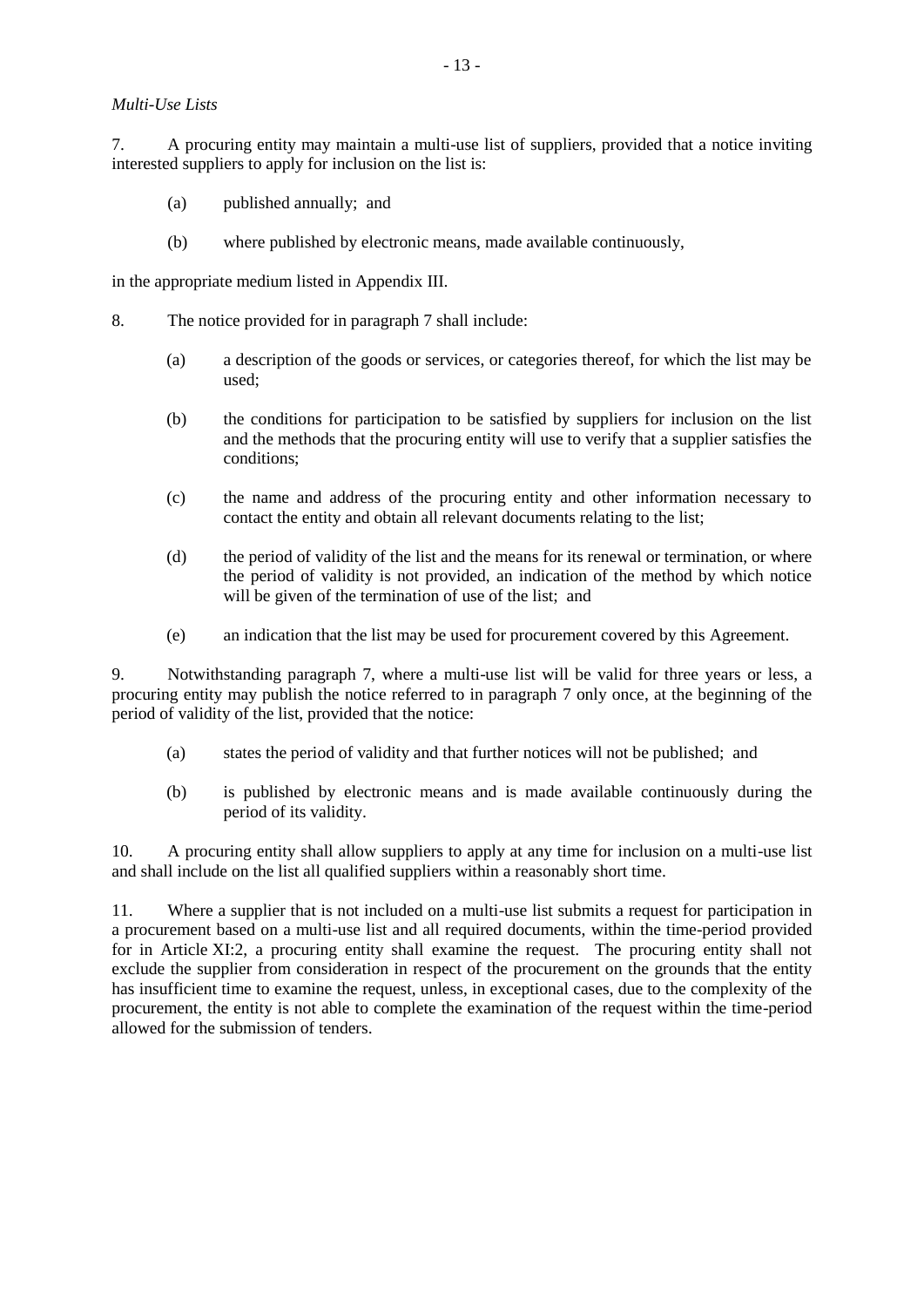*Annex 2 and Annex 3 Entities*

12. A procuring entity covered under Annex 2 or 3 may use a notice inviting suppliers to apply for inclusion on a multi-use list as a notice of intended procurement, provided that:

- (a) the notice is published in accordance with paragraph 7 and includes the information required under paragraph 8, as much of the information required under Article VII:2 as is available and a statement that it constitutes a notice of intended procurement or that only the suppliers on the multi-use list will receive further notices of procurement covered by the multi-use list; and
- (b) the entity promptly provides to suppliers that have expressed an interest in a given procurement to the entity, sufficient information to permit them to assess their interest in the procurement, including all remaining information required in Article VII:2, to the extent such information is available.

13. A procuring entity covered under Annex 2 or 3 may allow a supplier that has applied for inclusion on a multi-use list in accordance with paragraph 10 to tender in a given procurement, where there is sufficient time for the procuring entity to examine whether the supplier satisfies the conditions for participation.

# *Information on Procuring Entity Decisions*

14. A procuring entity shall promptly inform any supplier that submits a request for participation in a procurement or application for inclusion on a multi-use list of the procuring entity's decision with respect to the request or application.

15. Where a procuring entity rejects a supplier's request for participation in a procurement or application for inclusion on a multi-use list, ceases to recognize a supplier as qualified, or removes a supplier from a multi-use list, the entity shall promptly inform the supplier and, on request of the supplier, promptly provide the supplier with a written explanation of the reasons for its decision.

# **Article X Technical Specifications and Tender Documentation**

# *Technical Specifications*

1. A procuring entity shall not prepare, adopt or apply any technical specification or prescribe any conformity assessment procedure with the purpose or the effect of creating unnecessary obstacles to international trade.

2. In prescribing the technical specifications for the goods or services being procured, a procuring entity shall, where appropriate:

- (a) set out the technical specification in terms of performance and functional requirements, rather than design or descriptive characteristics; and
- (b) base the technical specification on international standards, where such exist; otherwise, on national technical regulations, recognized national standards or building codes.

3. Where design or descriptive characteristics are used in the technical specifications, a procuring entity should indicate, where appropriate, that it will consider tenders of equivalent goods or services that demonstrably fulfil the requirements of the procurement by including words such as "or equivalent" in the tender documentation.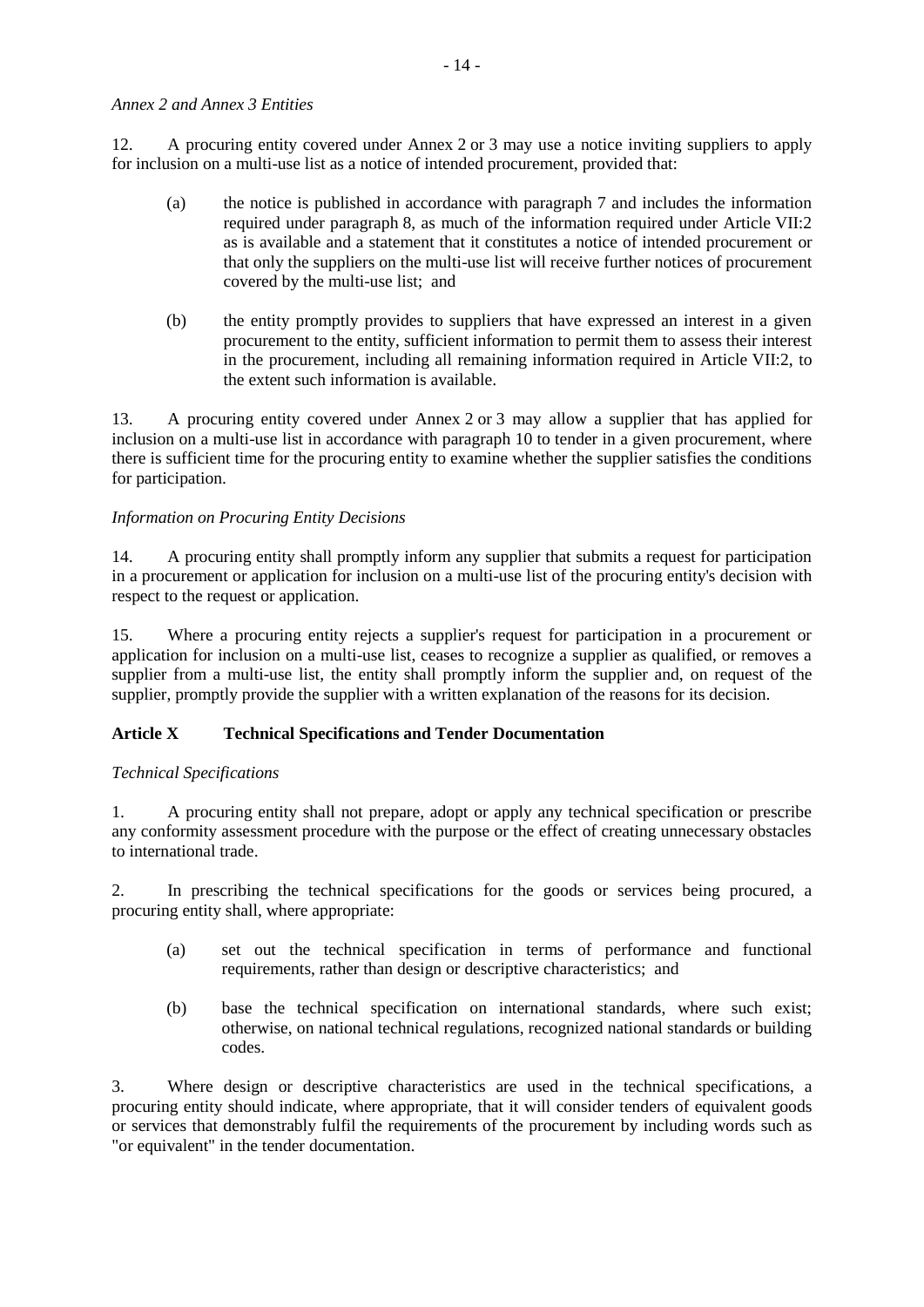4. A procuring entity shall not prescribe technical specifications that require or refer to a particular trademark or trade name, patent, copyright, design, type, specific origin, producer or supplier, unless there is no other sufficiently precise or intelligible way of describing the procurement requirements and provided that, in such cases, the entity includes words such as "or equivalent" in the tender documentation.

5. A procuring entity shall not seek or accept, in a manner that would have the effect of precluding competition, advice that may be used in the preparation or adoption of any technical specification for a specific procurement from a person that may have a commercial interest in the procurement.

6. For greater certainty, a Party, including its procuring entities, may, in accordance with this Article, prepare, adopt or apply technical specifications to promote the conservation of natural resources or protect the environment.

# *Tender Documentation*

7. A procuring entity shall make available to suppliers tender documentation that includes all information necessary to permit suppliers to prepare and submit responsive tenders. Unless already provided in the notice of intended procurement, such documentation shall include a complete description of:

- (a) the procurement, including the nature and the quantity of the goods or services to be procured or, where the quantity is not known, the estimated quantity and any requirements to be fulfilled, including any technical specifications, conformity assessment certification, plans, drawings or instructional materials;
- (b) any conditions for participation of suppliers, including a list of information and documents that suppliers are required to submit in connection with the conditions for participation;
- (c) all evaluation criteria the entity will apply in the awarding of the contract, and, except where price is the sole criterion, the relative importance of such criteria;
- (d) where the procuring entity will conduct the procurement by electronic means, any authentication and encryption requirements or other requirements related to the submission of information by electronic means;
- (e) where the procuring entity will hold an electronic auction, the rules, including identification of the elements of the tender related to the evaluation criteria, on which the auction will be conducted;
- (f) where there will be a public opening of tenders, the date, time and place for the opening and, where appropriate, the persons authorized to be present;
- (g) any other terms or conditions, including terms of payment and any limitation on the means by which tenders may be submitted, such as whether on paper or by electronic means; and
- (h) any dates for the delivery of goods or the supply of services.

8. In establishing any date for the delivery of goods or the supply of services being procured, a procuring entity shall take into account such factors as the complexity of the procurement, the extent of subcontracting anticipated and the realistic time required for production, de-stocking and transport of goods from the point of supply or for supply of services.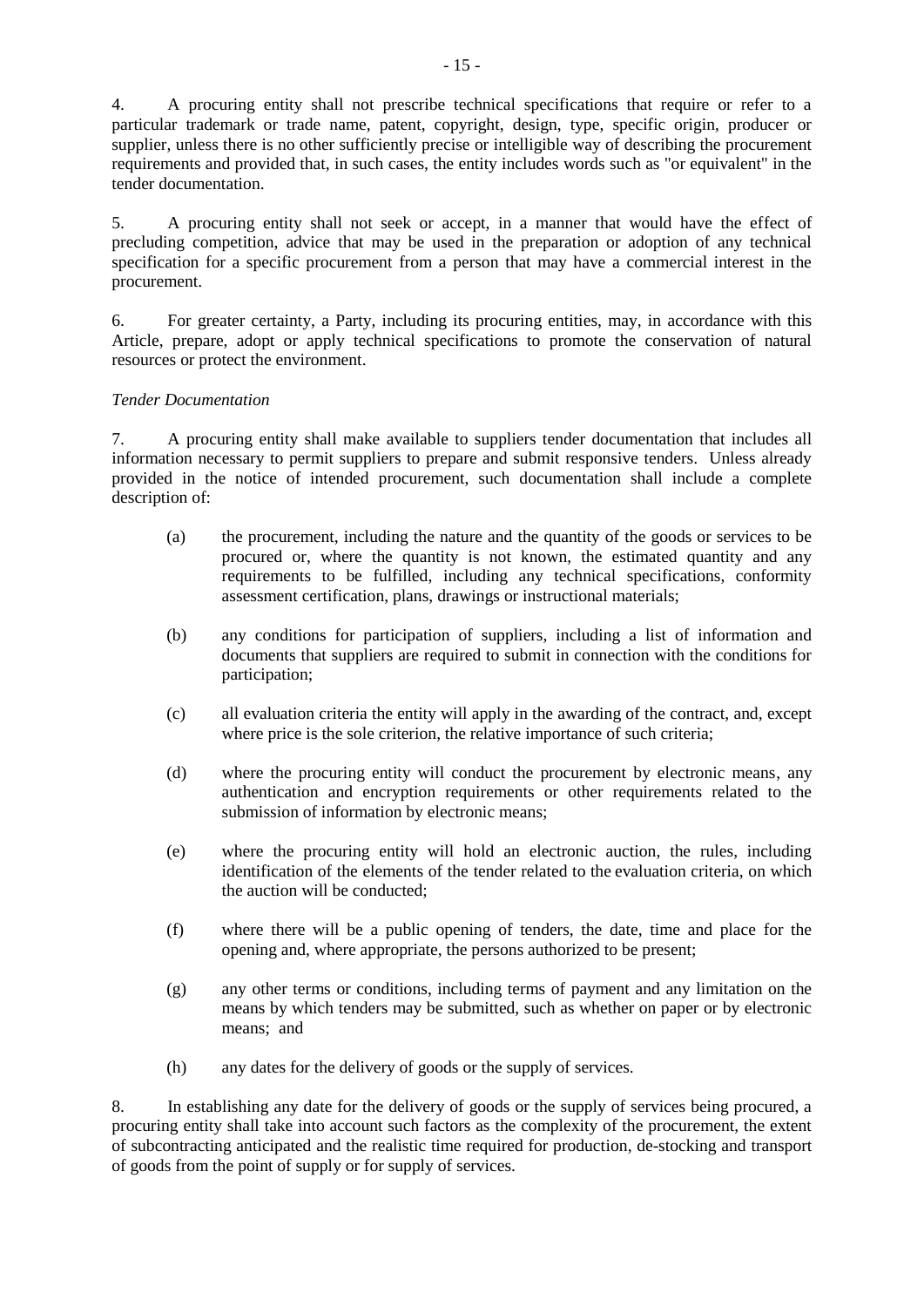9. The evaluation criteria set out in the notice of intended procurement or tender documentation may include, among others, price and other cost factors, quality, technical merit, environmental characteristics and terms of delivery.

10. A procuring entity shall promptly:

- (a) make available tender documentation to ensure that interested suppliers have sufficient time to submit responsive tenders;
- (b) provide, on request, the tender documentation to any interested supplier; and
- (c) reply to any reasonable request for relevant information by any interested or participating supplier, provided that such information does not give that supplier an advantage over other suppliers.

#### *Modifications*

11. Where, prior to the award of a contract, a procuring entity modifies the criteria or requirements set out in the notice of intended procurement or tender documentation provided to participating suppliers, or amends or reissues a notice or tender documentation, it shall transmit in writing all such modifications or amended or re-issued notice or tender documentation:

- (a) to all suppliers that are participating at the time of the modification, amendment or re-issuance, where such suppliers are known to the entity, and in all other cases, in the same manner as the original information was made available; and
- (b) in adequate time to allow such suppliers to modify and re-submit amended tenders, as appropriate.

# **Article XI Time-Periods**

#### *General*

1. A procuring entity shall, consistent with its own reasonable needs, provide sufficient time for suppliers to prepare and submit requests for participation and responsive tenders, taking into account such factors as:

- (a) the nature and complexity of the procurement;
- (b) the extent of subcontracting anticipated; and
- (c) the time necessary for transmitting tenders by non-electronic means from foreign as well as domestic points where electronic means are not used.

Such time-periods, including any extension of the time-periods, shall be the same for all interested or participating suppliers.

# *Deadlines*

2. A procuring entity that uses selective tendering shall establish that the final date for the submission of requests for participation shall not, in principle, be less than 25 days from the date of publication of the notice of intended procurement. Where a state of urgency duly substantiated by the procuring entity renders this time-period impracticable, the time-period may be reduced to not less than 10 days.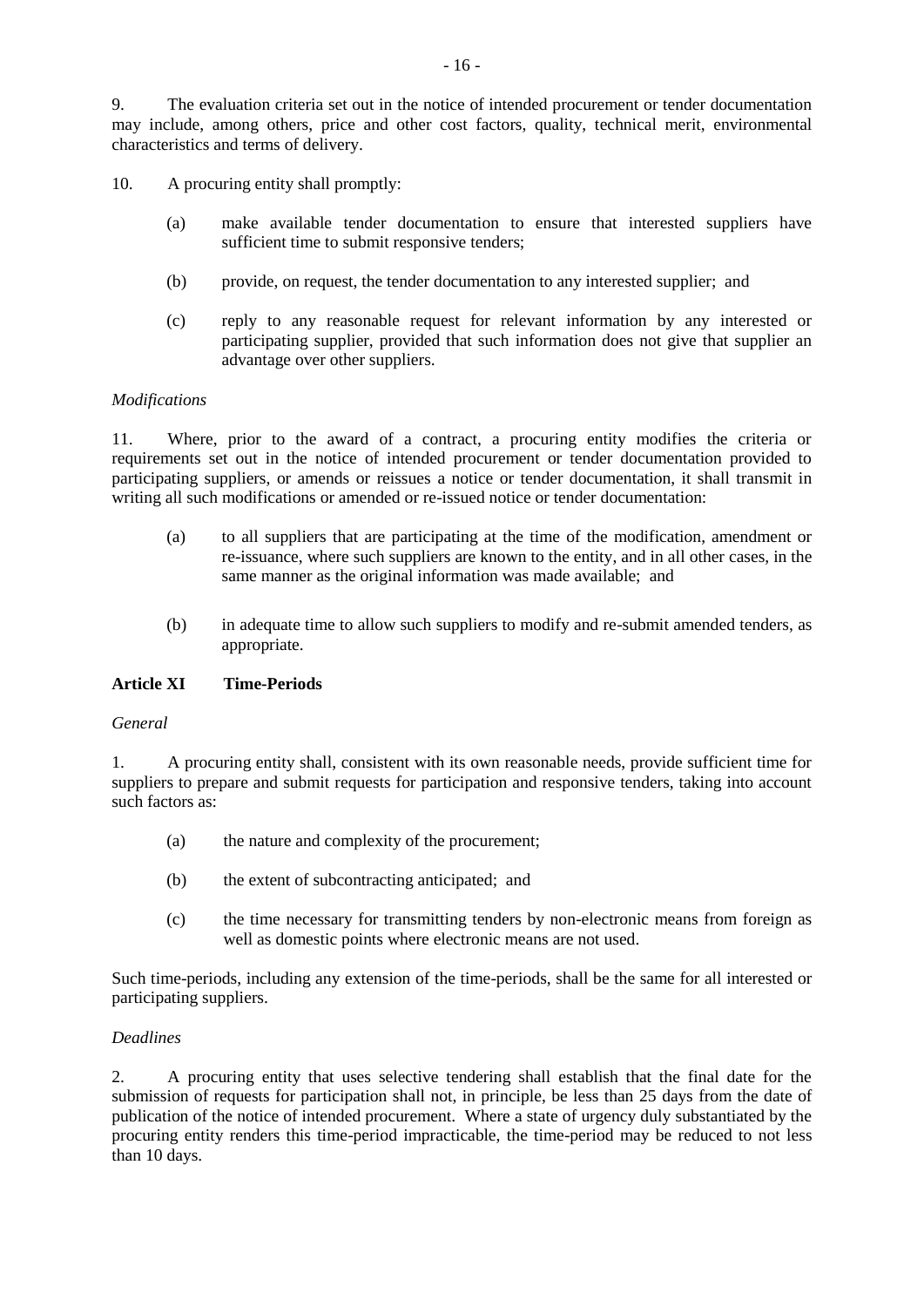3. Except as provided for in paragraphs 4, 5, 7 and 8 a procuring entity shall establish that the final date for the submission of tenders shall not be less than 40 days from the date on which:

- (a) in the case of open tendering, the notice of intended procurement is published; or
- (b) in the case of selective tendering, the entity notifies suppliers that they will be invited to submit tenders, whether or not it uses a multi-use list.

4. A procuring entity may reduce the time-period for tendering established in accordance with paragraph 3 to not less than 10 days where:

- (a) the procuring entity has published a notice of planned procurement as described in Article VII:4 at least 40 days and not more than 12 months in advance of the publication of the notice of intended procurement, and the notice of planned procurement contains:
	- (i) a description of the procurement;
	- (ii) the approximate final dates for the submission of tenders or requests for participation;
	- (iii) a statement that interested suppliers should express their interest in the procurement to the procuring entity;
	- (iv) the address from which documents relating to the procurement may be obtained; and
	- (v) as much of the information that is required for the notice of intended procurement under Article VII:2, as is available;
- (b) the procuring entity, for recurring contracts, indicates in an initial notice of intended procurement that subsequent notices will provide time-periods for tendering based on this paragraph; or
- (c) a state of urgency duly substantiated by the procuring entity renders the time-period for tendering established in accordance with paragraph 3 impracticable.

5. A procuring entity may reduce the time-period for tendering established in accordance with paragraph 3 by five days for each one of the following circumstances:

- (a) the notice of intended procurement is published by electronic means;
- (b) all the tender documentation is made available by electronic means from the date of the publication of the notice of intended procurement; and
- (c) the entity accepts tenders by electronic means.

6. The use of paragraph 5, in conjunction with paragraph 4, shall in no case result in the reduction of the time-period for tendering established in accordance with paragraph 3 to less than 10 days from the date on which the notice of intended procurement is published.

7. Notwithstanding any other provision in this Article, where a procuring entity purchases commercial goods or services, or any combination thereof, it may reduce the time-period for tendering established in accordance with paragraph 3 to not less than 13 days, provided that it publishes by electronic means, at the same time, both the notice of intended procurement and the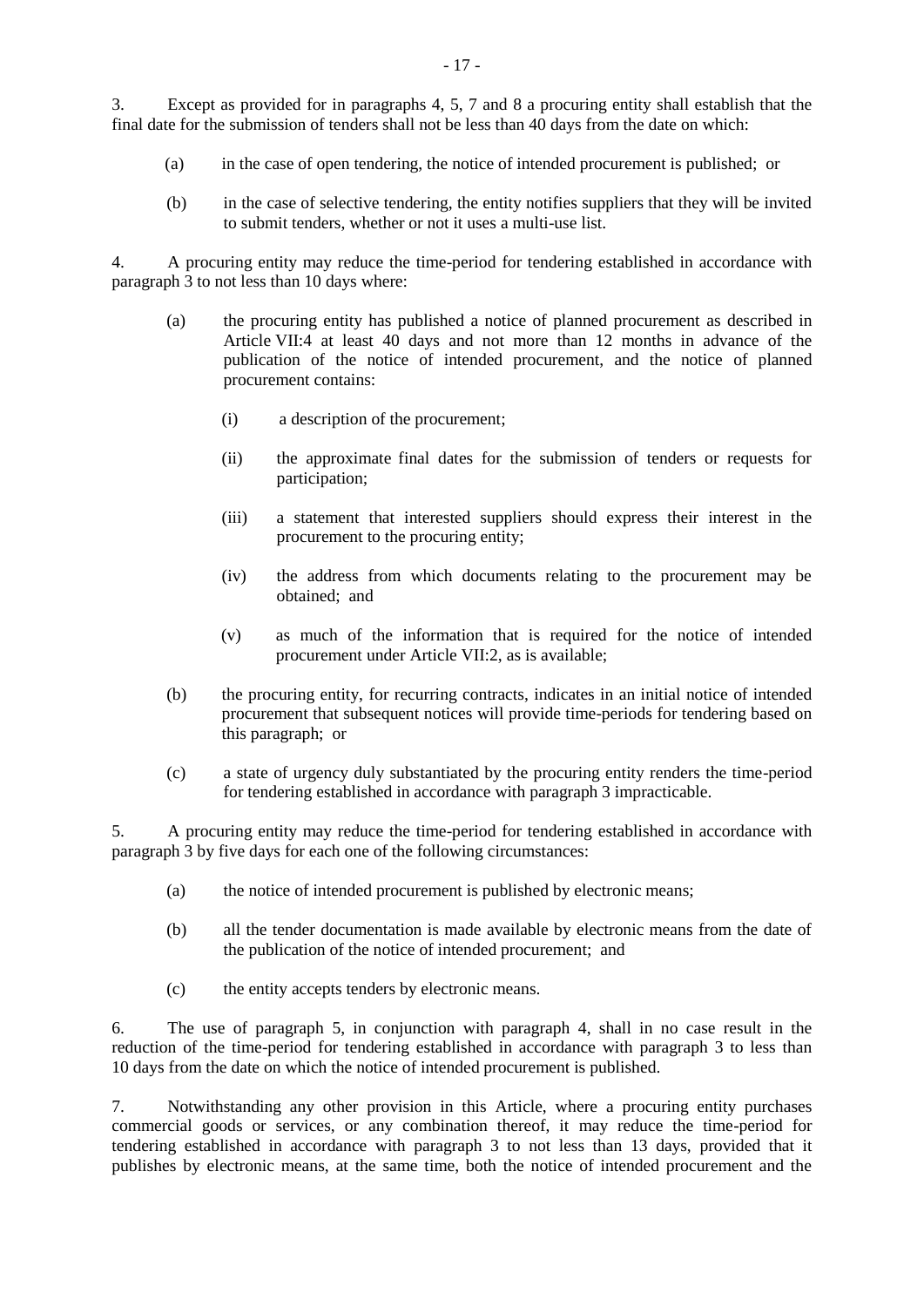tender documentation. In addition, where the entity accepts tenders for commercial goods or services by electronic means, it may reduce the time-period established in accordance with paragraph 3 to not less than 10 days.

8. Where a procuring entity covered under Annex 2 or 3 has selected all or a limited number of qualified suppliers, the time-period for tendering may be fixed by mutual agreement between the procuring entity and the selected suppliers. In the absence of agreement, the period shall not be less than 10 days.

# **Article XII Negotiation**

- 1. A Party may provide for its procuring entities to conduct negotiations:
	- (a) where the entity has indicated its intent to conduct negotiations in the notice of intended procurement required under Article VII:2; or
	- (b) where it appears from the evaluation that no tender is obviously the most advantageous in terms of the specific evaluation criteria set out in the notice of intended procurement or tender documentation.
- 2. A procuring entity shall:
	- (a) ensure that any elimination of suppliers participating in negotiations is carried out in accordance with the evaluation criteria set out in the notice of intended procurement or tender documentation; and
	- (b) where negotiations are concluded, provide a common deadline for the remaining participating suppliers to submit any new or revised tenders.

# **Article XIII Limited Tendering**

1. Provided that it does not use this provision for the purpose of avoiding competition among suppliers or in a manner that discriminates against suppliers of any other Party or protects domestic suppliers, a procuring entity may use limited tendering and may choose not to apply Articles VII through IX, X (paragraphs 7 through 11), XI, XII, XIV and XV only under any of the following circumstances:

- (a) where:
	- (i) no tenders were submitted or no suppliers requested participation;
	- (ii) no tenders that conform to the essential requirements of the tender documentation were submitted;
	- (iii) no suppliers satisfied the conditions for participation; or
	- (iv) the tenders submitted have been collusive,

provided that the requirements of the tender documentation are not substantially modified;

- (b) where the goods or services can be supplied only by a particular supplier and no reasonable alternative or substitute goods or services exist for any of the following reasons:
	- (i) the requirement is for a work of art;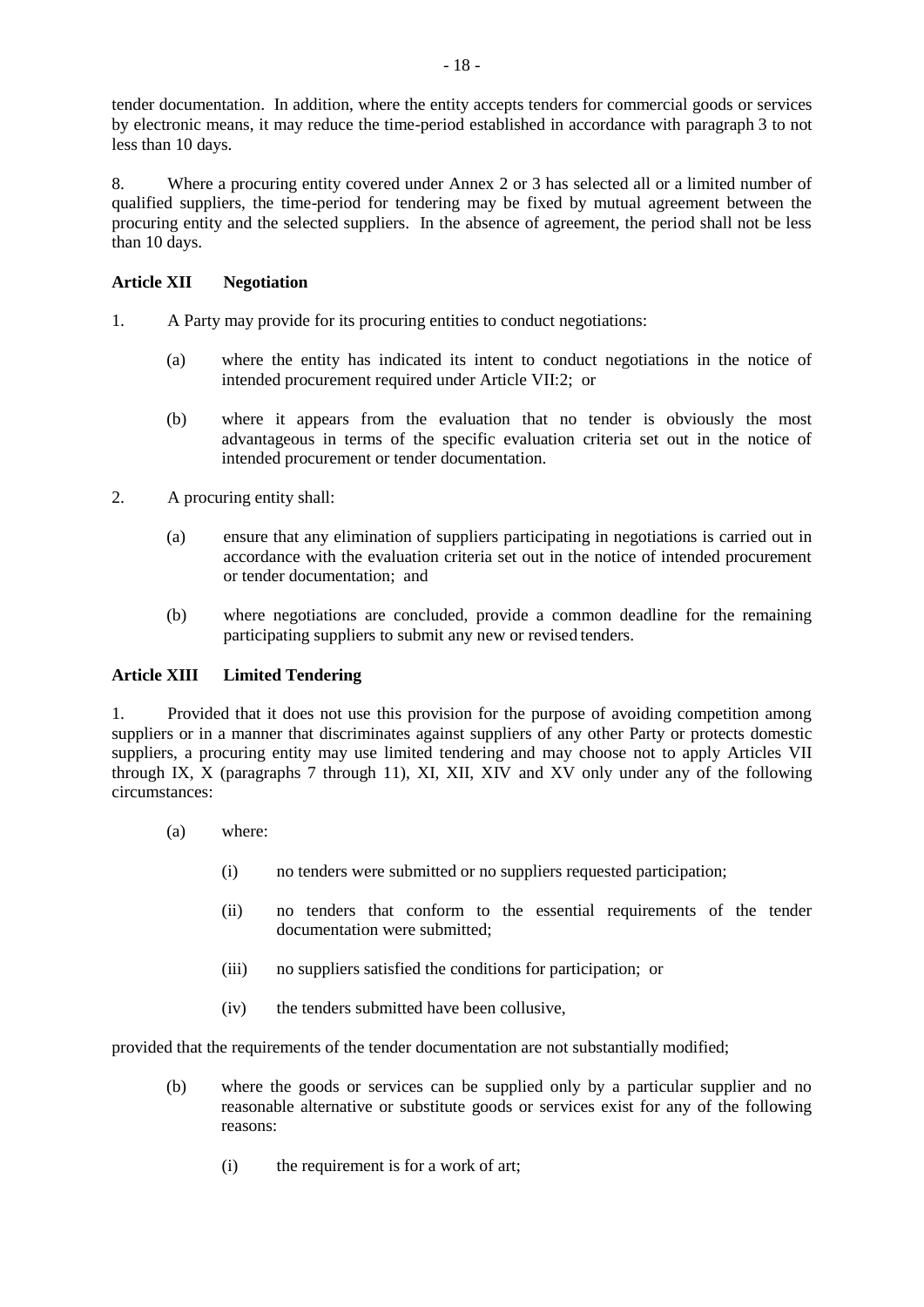- (ii) the protection of patents, copyrights or other exclusive rights; or
- (iii) due to an absence of competition for technical reasons;
- (c) for additional deliveries by the original supplier of goods or services that were not included in the initial procurement where a change of supplier for such additional goods or services:
	- (i) cannot be made for economic or technical reasons such as requirements of interchangeability or interoperability with existing equipment, software, services or installations procured under the initial procurement; and
	- (ii) would cause significant inconvenience or substantial duplication of costs for the procuring entity;
- (d) insofar as is strictly necessary where, for reasons of extreme urgency brought about by events unforeseeable by the procuring entity, the goods or services could not be obtained in time using open tendering or selective tendering;
- (e) for goods purchased on a commodity market;
- (f) where a procuring entity procures a prototype or a first good or service that is developed at its request in the course of, and for, a particular contract for research, experiment, study or original development. Original development of a first good or service may include limited production or supply in order to incorporate the results of field testing and to demonstrate that the good or service is suitable for production or supply in quantity to acceptable quality standards, but does not include quantity production or supply to establish commercial viability or to recover research and development costs;
- (g) for purchases made under exceptionally advantageous conditions that only arise in the very short term in the case of unusual disposals such as those arising from liquidation, receivership or bankruptcy, but not for routine purchases from regular suppliers; or
- (h) where a contract is awarded to a winner of a design contest provided that:
	- (i) the contest has been organized in a manner that is consistent with the principles of this Agreement, in particular relating to the publication of a notice of intended procurement; and
	- (ii) the participants are judged by an independent jury with a view to a design contract being awarded to a winner.

2. A procuring entity shall prepare a report in writing on each contract awarded under paragraph 1. The report shall include the name of the procuring entity, the value and kind of goods or services procured and a statement indicating the circumstances and conditions described in paragraph 1 that justified the use of limited tendering.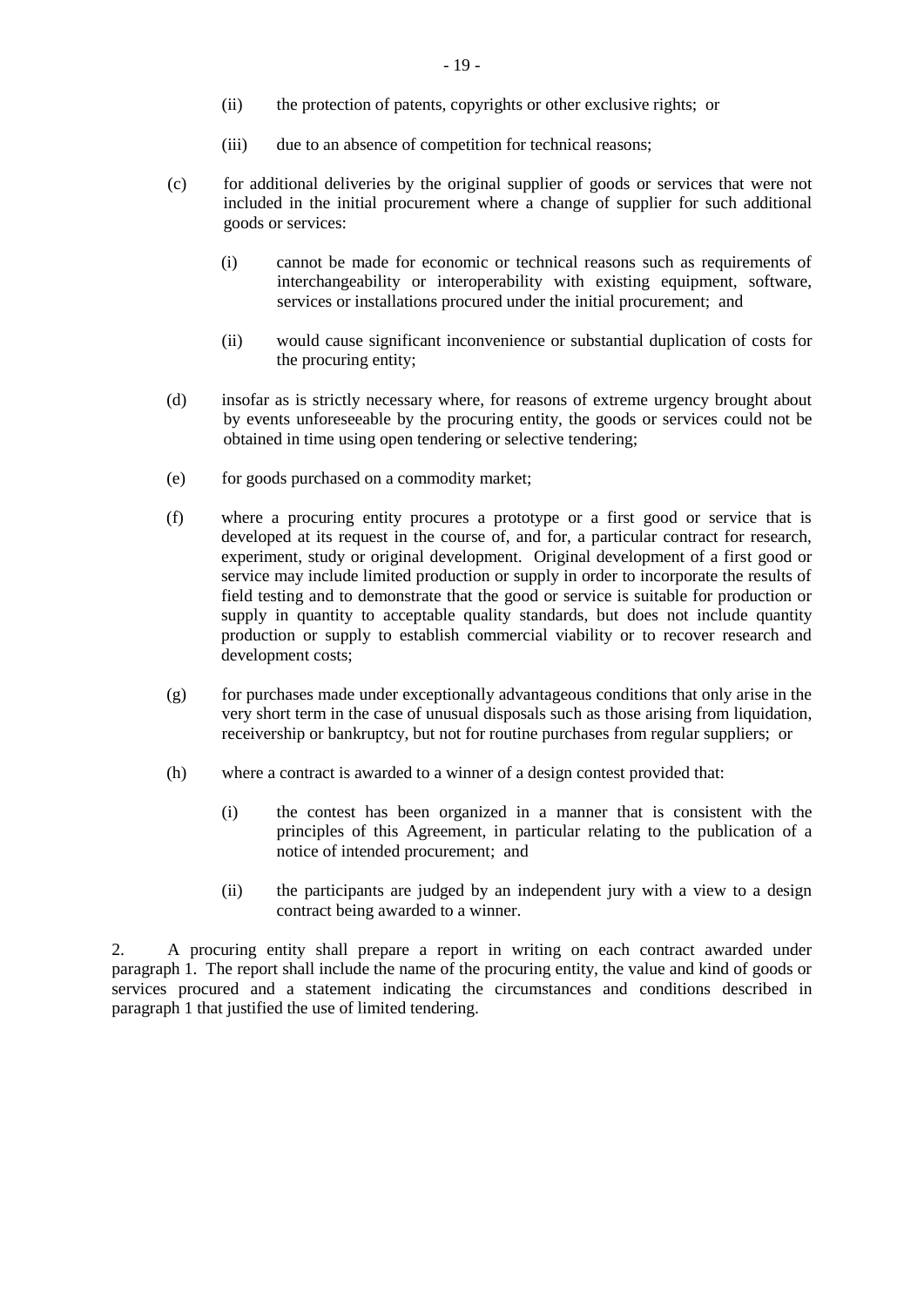# **Article XIV Electronic Auctions**

Where a procuring entity intends to conduct a covered procurement using an electronic auction, the entity shall provide each participant, before commencing the electronic auction, with:

- (a) the automatic evaluation method, including the mathematical formula, that is based on the evaluation criteria set out in the tender documentation and that will be used in the automatic ranking or re-ranking during the auction;
- (b) the results of any initial evaluation of the elements of its tender where the contract is to be awarded on the basis of the most advantageous tender; and
- (c) any other relevant information relating to the conduct of the auction.

# **Article XV Treatment of Tenders and Awarding of Contracts**

# *Treatment of Tenders*

1. A procuring entity shall receive, open and treat all tenders under procedures that guarantee the fairness and impartiality of the procurement process, and the confidentiality of tenders.

2. A procuring entity shall not penalize any supplier whose tender is received after the time specified for receiving tenders if the delay is due solely to mishandling on the part of the procuring entity.

3. Where a procuring entity provides a supplier with an opportunity to correct unintentional errors of form between the opening of tenders and the awarding of the contract, the procuring entity shall provide the same opportunity to all participating suppliers.

# *Awarding of Contracts*

4. To be considered for an award, a tender shall be submitted in writing and shall, at the time of opening, comply with the essential requirements set out in the notices and tender documentation and be from a supplier that satisfies the conditions for participation.

5. Unless a procuring entity determines that it is not in the public interest to award a contract, the entity shall award the contract to the supplier that the entity has determined to be capable of fulfilling the terms of the contract and that, based solely on the evaluation criteria specified in the notices and tender documentation, has submitted:

- (a) the most advantageous tender; or
- (b) where price is the sole criterion, the lowest price.

6. Where a procuring entity receives a tender with a price that is abnormally lower than the prices in other tenders submitted, it may verify with the supplier that it satisfies the conditions for participation and is capable of fulfilling the terms of the contract.

7. A procuring entity shall not use options, cancel a procurement or modify awarded contracts in a manner that circumvents the obligations under this Agreement.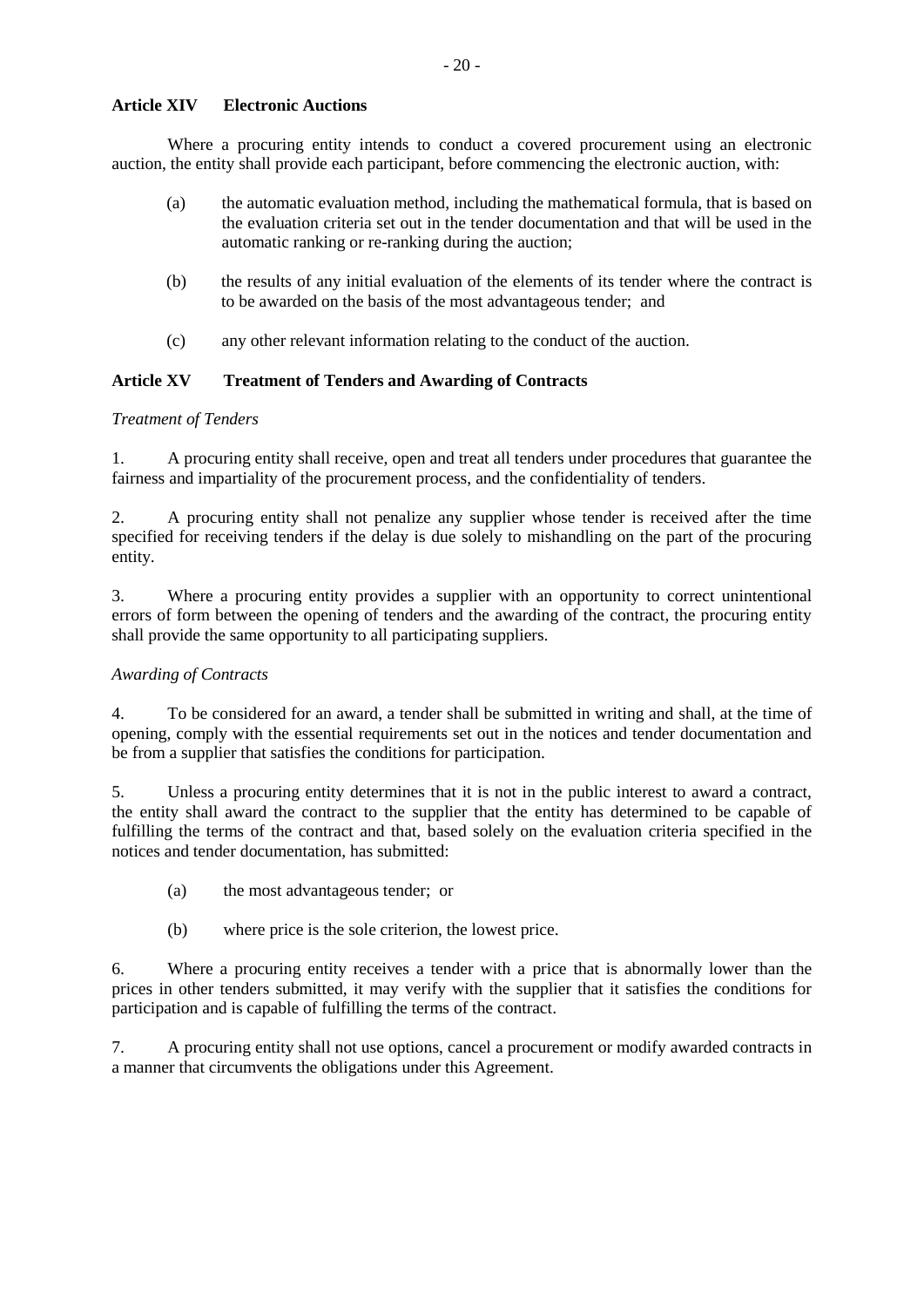# **Article XVI Transparency of Procurement Information**

# *Information Provided to Suppliers*

1. A procuring entity shall promptly inform participating suppliers of the entity's contract award decisions and, on the request of a supplier, shall do so in writing. Subject to paragraphs 2 and 3 of Article XVII, a procuring entity shall, on request, provide an unsuccessful supplier with an explanation of the reasons why the entity did not select its tender and the relative advantages of the successful supplier's tender.

# *Publication of Award Information*

2. Not later than 72 days after the award of each contract covered by this Agreement, a procuring entity shall publish a notice in the appropriate paper or electronic medium listed in Appendix III. Where the entity publishes the notice only in an electronic medium, the information shall remain readily accessible for a reasonable period of time. The notice shall include at least the following information:

- (a) a description of the goods or services procured;
- (b) the name and address of the procuring entity;
- (c) the name and address of the successful supplier;
- (d) the value of the successful tender or the highest and lowest offers taken into account in the award of the contract;
- (e) the date of award; and
- (f) the type of procurement method used, and in cases where limited tendering was used in accordance with Article XIII, a description of the circumstances justifying the use of limited tendering.

# *Maintenance of Documentation, Reports and Electronic Traceability*

3. Each procuring entity shall, for a period of at least three years from the date it awards a contract, maintain:

- (a) the documentation and reports of tendering procedures and contract awards relating to covered procurement, including the reports required under Article XIII; and
- (b) data that ensure the appropriate traceability of the conduct of covered procurement by electronic means.

# *Collection and Reporting of Statistics*

4. Each Party shall collect and report to the Committee statistics on its contracts covered by this Agreement. Each report shall cover one year and be submitted within two years of the end of the reporting period, and shall contain:

- (a) for Annex 1 procuring entities:
	- (i) the number and total value, for all such entities, of all contracts covered by this Agreement;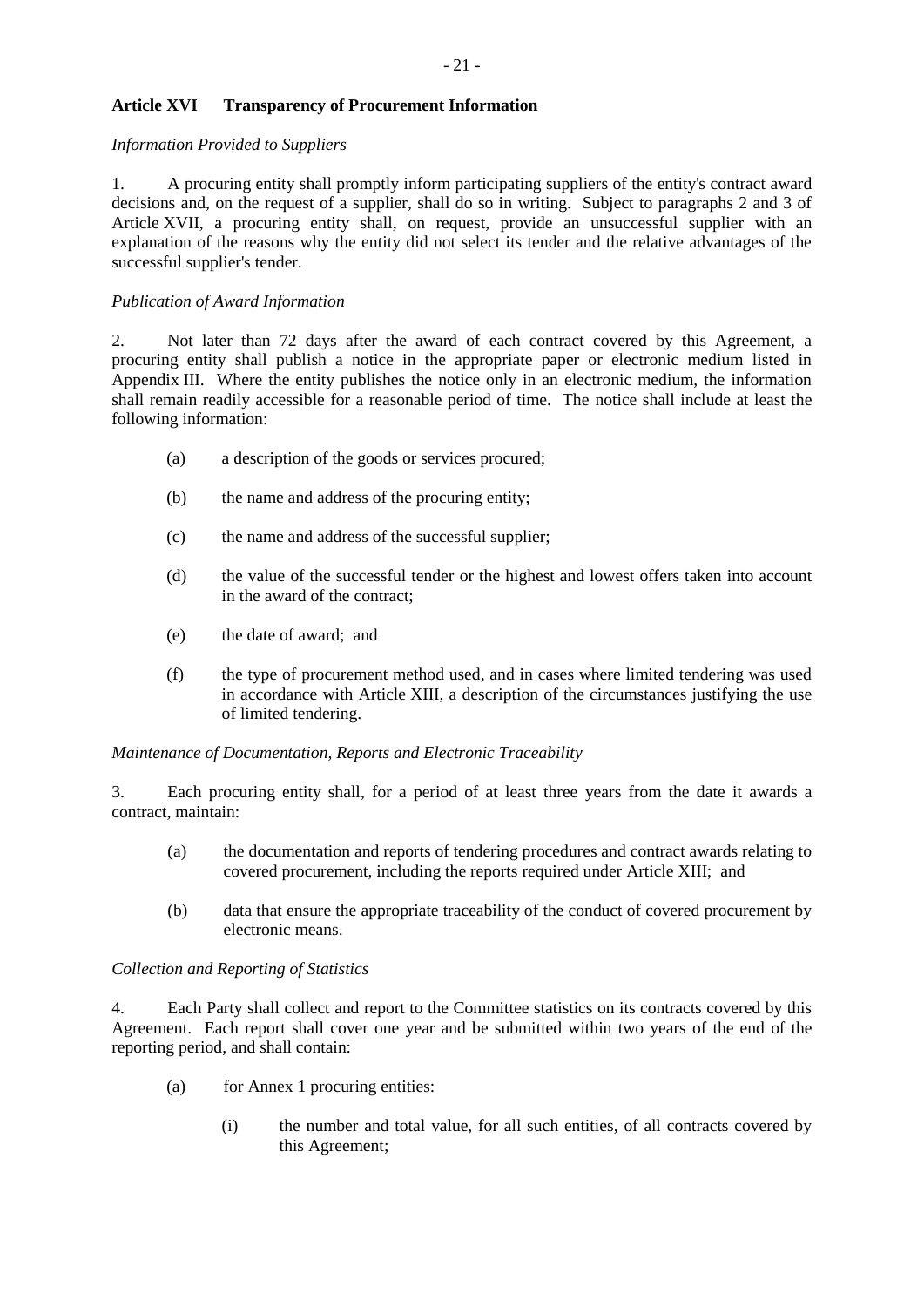- (ii) the number and total value of all contracts covered by this Agreement awarded by each such entity, broken down by categories of goods and services according to an internationally recognized uniform classification system; and
- (iii) the number and total value of all contracts covered by this Agreement awarded by each such entity under limited tendering;
- (b) for Annex 2 and 3 procuring entities, the number and total value of contracts covered by this Agreement awarded by all such entities, broken down by Annex; and
- (c) estimates for the data required under subparagraphs (a) and (b), with an explanation of the methodology used to develop the estimates, where it is not feasible to provide the data.

5. Where a Party publishes its statistics on an official website, in a manner that is consistent with the requirements of paragraph 4, the Party may substitute a notification to the Committee of the website address for the submission of the data under paragraph 4, with any instructions necessary to access and use such statistics.

6. Where a Party requires notices concerning awarded contracts, pursuant to paragraph 2, to be published electronically and where such notices are accessible to the public through a single database in a form permitting analysis of the covered contracts, the Party may substitute a notification to the Committee of the website address for the submission of the data under paragraph 4, with any instructions necessary to access and use such data.

# **Article XVII Disclosure of Information**

# *Provision of Information to Parties*

1. On request of any other Party, a Party shall provide promptly any information necessary to determine whether a procurement was conducted fairly, impartially and in accordance with this Agreement, including information on the characteristics and relative advantages of the successful tender. In cases where release of the information would prejudice competition in future tenders, the Party that receives the information shall not disclose it to any supplier, except after consulting with, and obtaining the agreement of, the Party that provided the information.

# *Non-Disclosure of Information*

2. Notwithstanding any other provision of this Agreement, a Party, including its procuring entities, shall not provide to any particular supplier information that might prejudice fair competition between suppliers.

3. Nothing in this Agreement shall be construed to require a Party, including its procuring entities, authorities and review bodies, to disclose confidential information where disclosure:

- (a) would impede law enforcement;
- (b) might prejudice fair competition between suppliers;
- (c) would prejudice the legitimate commercial interests of particular persons, including the protection of intellectual property; or
- (d) would otherwise be contrary to the public interest.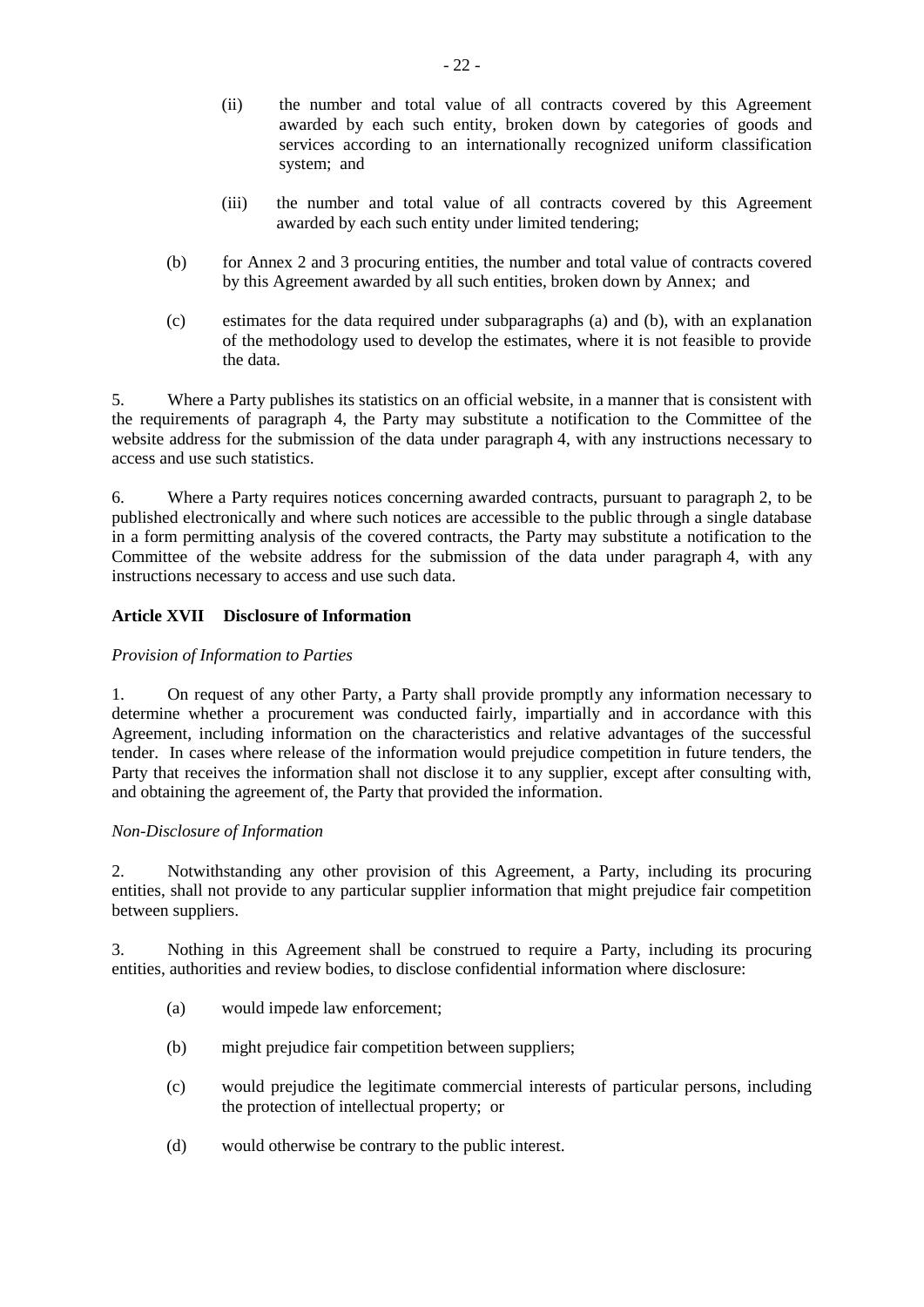### **Article XVIII Domestic Review Procedures**

1. Each Party shall provide a timely, effective, transparent and non-discriminatory administrative or judicial review procedure through which a supplier may challenge:

- (a) a breach of the Agreement; or
- (b) where the supplier does not have a right to challenge directly a breach of the Agreement under the domestic law of a Party, a failure to comply with a Party's measures implementing this Agreement,

arising in the context of a covered procurement, in which the supplier has, or has had, an interest. The procedural rules for all challenges shall be in writing and made generally available.

2. In the event of a complaint by a supplier, arising in the context of covered procurement in which the supplier has, or has had, an interest, that there has been a breach or a failure as referred to in paragraph 1, the Party of the procuring entity conducting the procurement shall encourage the entity and the supplier to seek resolution of the complaint through consultations. The entity shall accord impartial and timely consideration to any such complaint in a manner that is not prejudicial to the supplier's participation in ongoing or future procurement or its right to seek corrective measures under the administrative or judicial review procedure.

3. Each supplier shall be allowed a sufficient period of time to prepare and submit a challenge, which in no case shall be less than 10 days from the time when the basis of the challenge became known or reasonably should have become known to the supplier.

4. Each Party shall establish or designate at least one impartial administrative or judicial authority that is independent of its procuring entities to receive and review a challenge by a supplier arising in the context of a covered procurement.

5. Where a body other than an authority referred to in paragraph 4 initially reviews a challenge, the Party shall ensure that the supplier may appeal the initial decision to an impartial administrative or judicial authority that is independent of the procuring entity whose procurement is the subject of the challenge.

6. Each Party shall ensure that a review body that is not a court shall have its decision subject to judicial review or have procedures that provide that:

- (a) the procuring entity shall respond in writing to the challenge and disclose all relevant documents to the review body;
- (b) the participants to the proceedings (hereinafter referred to as "participants") shall have the right to be heard prior to a decision of the review body being made on the challenge;
- (c) the participants shall have the right to be represented and accompanied;
- (d) the participants shall have access to all proceedings;
- (e) the participants shall have the right to request that the proceedings take place in public and that witnesses may be presented; and
- (f) the review body shall make its decisions or recommendations in a timely fashion, in writing, and shall include an explanation of the basis for each decision or recommendation.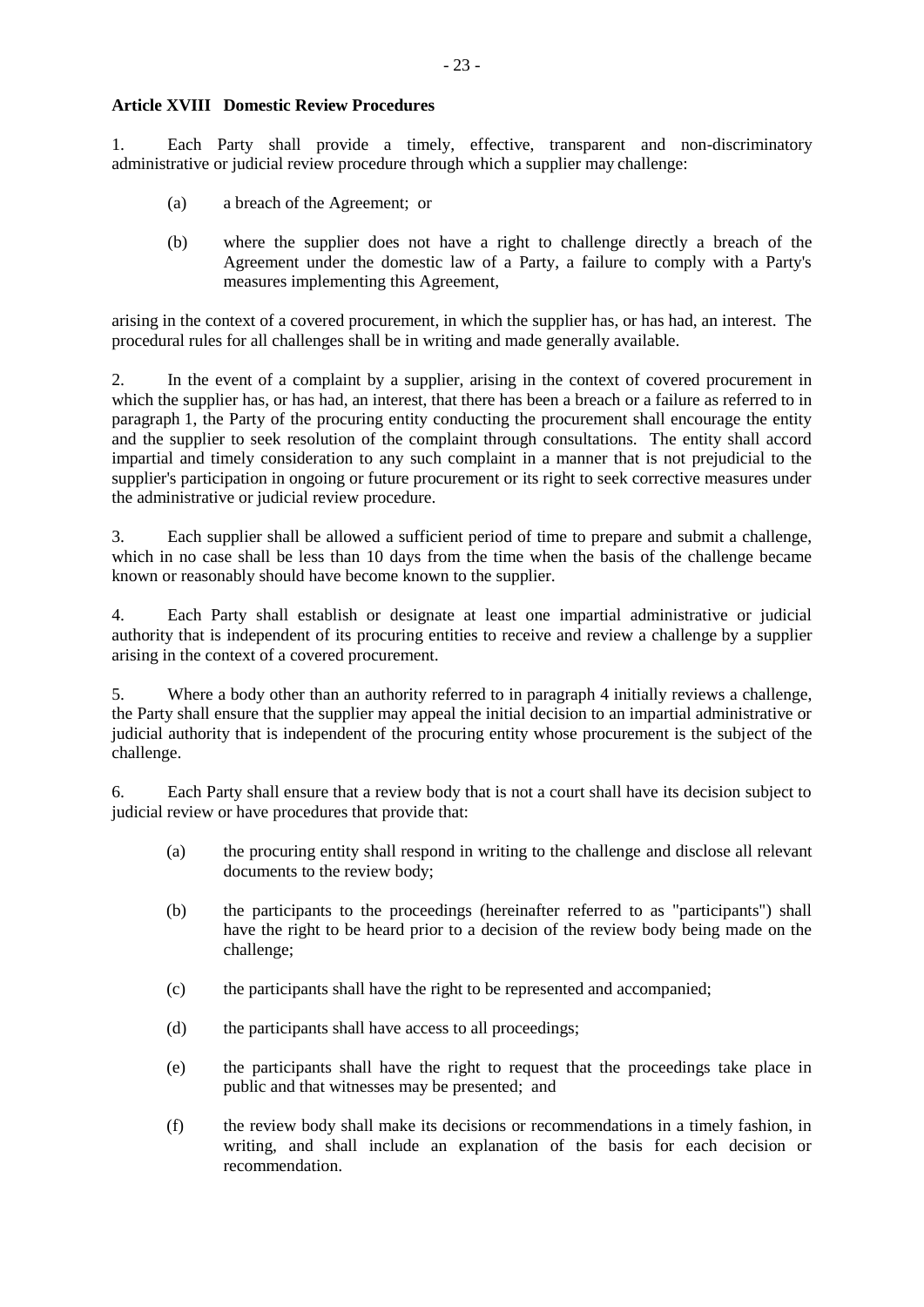- 7. Each Party shall adopt or maintain procedures that provide for:
	- (a) rapid interim measures to preserve the supplier's opportunity to participate in the procurement. Such interim measures may result in suspension of the procurement process. The procedures may provide that overriding adverse consequences for the interests concerned, including the public interest, may be taken into account when deciding whether such measures should be applied. Just cause for not acting shall be provided in writing; and
	- (b) where a review body has determined that there has been a breach or a failure as referred to in paragraph 1, corrective action or compensation for the loss or damages suffered, which may be limited to either the costs for the preparation of the tender or the costs relating to the challenge, or both.

# **Article XIX Modifications and Rectifications to Coverage**

# *Notification of Proposed Modification*

1. A Party shall notify the Committee of any proposed rectification, transfer of an entity from one annex to another, withdrawal of an entity or other modification of its annexes to Appendix I (any of which is hereinafter referred to as "modification"). The Party proposing the modification (hereinafter referred to as "modifying Party") shall include in the notification:

- (a) for any proposed withdrawal of an entity from its annexes to Appendix I in exercise of its rights on the grounds that government control or influence over the entity's covered procurement has been effectively eliminated, evidence of such elimination; or
- (b) for any other proposed modification, information as to the likely consequences of the change for the mutually agreed coverage provided for in this Agreement.

# *Objection to Notification*

2. Any Party whose rights under this Agreement may be affected by a proposed modification notified under paragraph 1 may notify the Committee of any objection to the proposed modification. Such objections shall be made within 45 days from the date of the circulation to the Parties of the notification, and shall set out reasons for the objection.

# *Consultations*

3. The modifying Party and any Party making an objection (hereinafter referred to as "objecting Party") shall make every attempt to resolve the objection through consultations. In such consultations, the modifying and objecting Parties shall consider the proposed modification:

- (a) in the case of a notification under paragraph  $1(a)$ , in accordance with any indicative criteria adopted pursuant to paragraph 8(b), indicating the effective elimination of government control or influence over an entity's covered procurement; and
- (b) in the case of a notification under paragraph 1(b), in accordance with any criteria adopted pursuant to paragraph 8(c), relating to the level of compensatory adjustments to be offered for modifications, with a view to maintaining a balance of rights and obligations and a comparable level of mutually agreed coverage provided in this Agreement.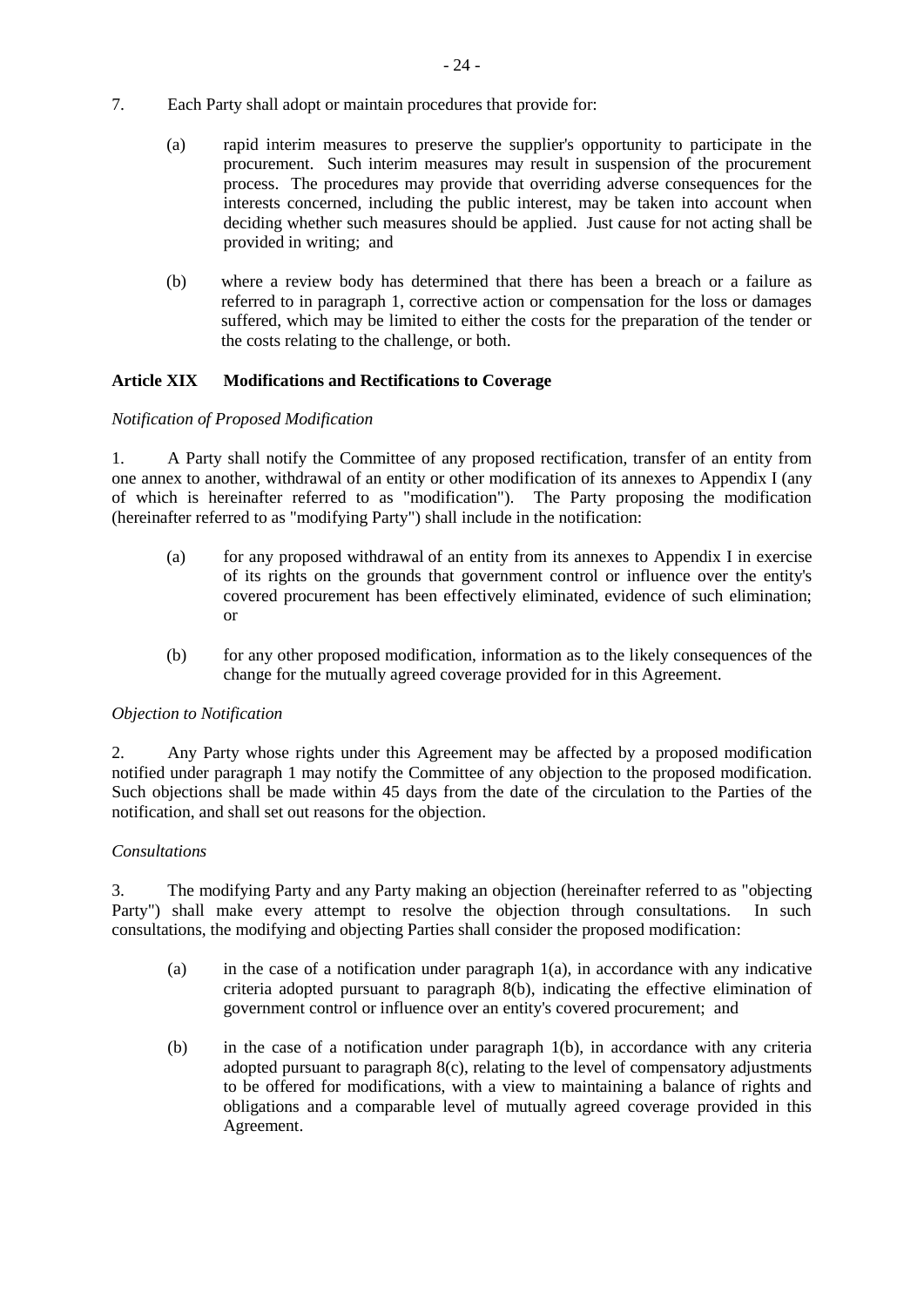# *Revised Modification*

4. Where the modifying Party and any objecting Party resolve the objection through consultations, and the modifying Party revises its proposed modification as a result of those consultations, the modifying Party shall notify the Committee in accordance with paragraph 1, and any such revised modification shall only be effective after fulfilling the requirements of this Article.

### *Implementation of Modifications*

- 5. A proposed modification shall become effective only where:
	- (a) no Party submits to the Committee a written objection to the proposed modification within 45 days from the date of circulation of the notification of the proposed modification under paragraph 1;
	- (b) all objecting Parties have notified the Committee that they withdraw their objections to the proposed modification; or
	- (c) 150 days from the date of circulation of the notification of the proposed modification under paragraph 1 have elapsed, and the modifying Party has informed the Committee in writing of its intention to implement the modification.

### *Withdrawal of Substantially Equivalent Coverage*

6. Where a modification becomes effective pursuant to paragraph 5(c), any objecting Party may withdraw substantially equivalent coverage. Notwithstanding Article IV:1(b), a withdrawal pursuant to this paragraph may be implemented solely with respect to the modifying Party. Any objecting Party shall inform the Committee in writing of any such withdrawal at least 30 days before the withdrawal becomes effective. A withdrawal pursuant to this paragraph shall be consistent with any criteria relating to the level of compensatory adjustment adopted by the Committee pursuant to paragraph 8(c).

# *Arbitration Procedures to Facilitate Resolution of Objections*

7. Where the Committee has adopted arbitration procedures to facilitate the resolution of objections pursuant to paragraph 8, a modifying or any objecting Party may invoke the arbitration procedures within 120 days of circulation of the notification of the proposed modification:

- (a) Where no Party has invoked the arbitration procedures within the time-period:
	- (i) notwithstanding paragraph 5(c), the proposed modification shall become effective where 130 days from the date of circulation of the notification of the proposed modification under paragraph 1 have elapsed, and the modifying Party has informed the Committee in writing of its intention to implement the modification; and
	- (ii) no objecting Party may withdraw coverage pursuant to paragraph 6.
- (b) Where a modifying Party or objecting Party has invoked the arbitration procedures:
	- (i) notwithstanding paragraph 5(c), the proposed modification shall not become effective before the completion of the arbitration procedures;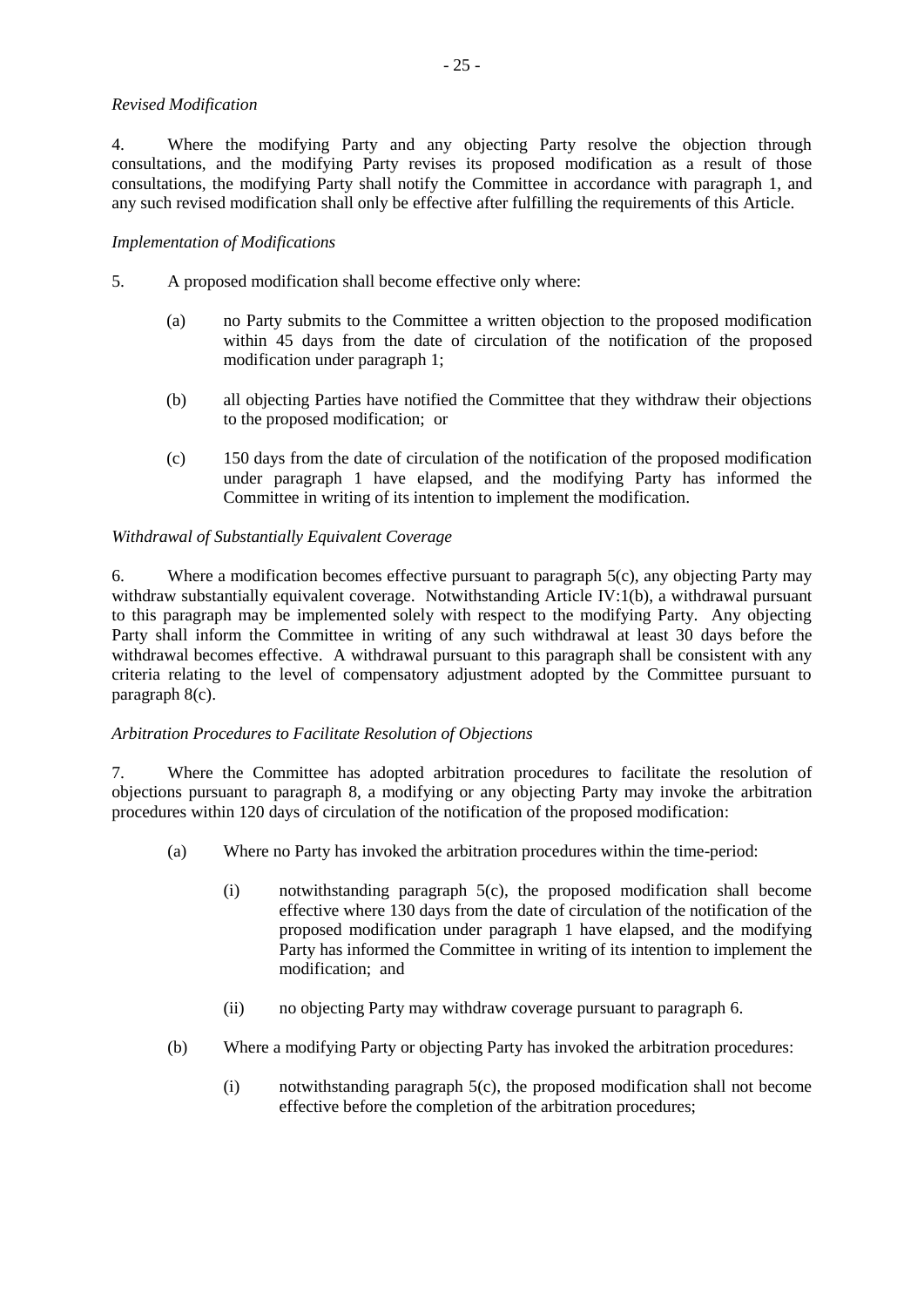- (ii) any objecting Party that intends to enforce a right to compensation, or to withdraw substantially equivalent coverage pursuant to paragraph 6, shall participate in the arbitration proceedings;
- (iii) a modifying Party should comply with the results of the arbitration procedures in making any modification effective pursuant to paragraph 5(c); and
- (iv) where a modifying Party does not comply with the results of the arbitration procedures in making any modification effective pursuant to paragraph 5(c), any objecting Party may withdraw substantially equivalent coverage pursuant to paragraph 6, provided that any such withdrawal is consistent with the result of the arbitration procedures.

# *Committee Responsibilities*

- 8. The Committee shall adopt:
	- (a) arbitration procedures to facilitate resolution of objections under paragraph 2;
	- (b) indicative criteria that demonstrate the effective elimination of government control or influence over an entity's covered procurement; and
	- (c) criteria for determining the level of compensatory adjustment to be offered for modifications made pursuant to paragraph 1(b) and of substantially equivalent coverage under paragraph 6.

# **Article XX Consultations and Dispute Settlement**

1. Each Party shall accord sympathetic consideration to and shall afford adequate opportunity for consultation regarding any representation made by another Party with respect to any matter affecting the operation of this Agreement.

2. Where any Party considers that any benefit accruing to it, directly or indirectly, under this Agreement is being nullified or impaired, or that the attainment of any objective of this Agreement is being impeded as the result of:

- (a) the failure of another Party or Parties to carry out its obligations under this Agreement; or
- (b) the application by another Party or Parties of any measure, whether or not it conflicts with the provisions of this Agreement,

it may, with a view to reaching a mutually satisfactory solution to the matter, have recourse to the provisions of the Understanding on Rules and Procedures Governing the Settlement of Disputes (hereinafter referred to as "the Dispute Settlement Understanding").

3. The Dispute Settlement Understanding shall apply to consultations and the settlement of disputes under this Agreement, with the exception that, notwithstanding paragraph 3 of Article 22 of the Dispute Settlement Understanding, any dispute arising under any Agreement listed in Appendix 1 to the Dispute Settlement Understanding other than this Agreement shall not result in the suspension of concessions or other obligations under this Agreement, and any dispute arising under this Agreement shall not result in the suspension of concessions or other obligations under any other Agreement listed in Appendix 1 of the Dispute Settlement Understanding.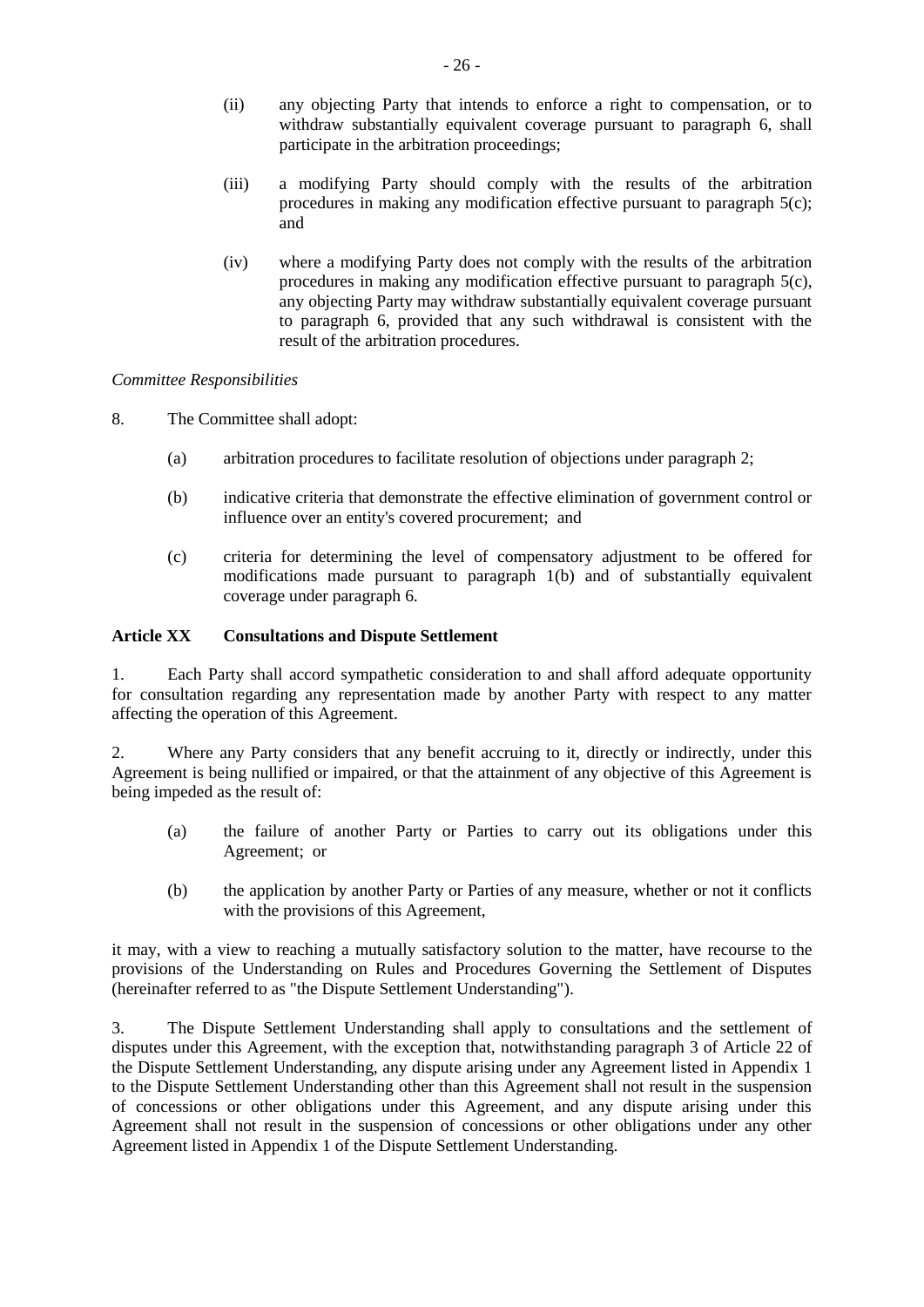# **Article XXI Institutions**

### *Committee on Government Procurement*

1. There shall be a Committee on Government Procurement composed of representatives from each of the Parties. This Committee shall elect its own Chairman and shall meet as necessary, but not less than once a year, for the purpose of affording Parties the opportunity to consult on any matters relating to the operation of this Agreement or the furtherance of its objectives, and to carry out such other responsibilities as may be assigned to it by the Parties.

2. The Committee may establish working parties or other subsidiary bodies that shall carry out such functions as may be given to them by the Committee.

- 3. The Committee shall annually:
	- (a) review the implementation and operation of this Agreement; and
	- (b) inform the General Council of its activities, pursuant to Article IV:8 of the Marrakesh Agreement Establishing the World Trade Organization (hereinafter referred to as "WTO Agreement"), and of developments relating to the implementation and operation of this Agreement.

#### *Observers*

4. Any WTO Member that is not a Party to this Agreement shall be entitled to participate in the Committee as an observer by submitting a written notice to the Committee. Any WTO observer may submit a written request to the Committee to participate in the Committee as an observer, and may be accorded observer status by the Committee.

# **Article XXII Final Provisions**

*Acceptance and Entry into Force*

1. This Agreement shall enter into force on 1 January 1996 for those governments<sup>1</sup> whose agreed coverage is contained in the Annexes of Appendix I of this Agreement, and which have, by signature, accepted the Agreement on 15 April 1994, or have, by that date, signed the Agreement subject to ratification and have subsequently ratified the Agreement before 1 January 1996.

# *Accession*

2. Any Member of the WTO may accede to this Agreement on terms to be agreed between that Member and the Parties, with such terms stated in a decision of the Committee. Accession shall take place by deposit with the Director-General of the WTO of an instrument of accession that states the terms so agreed. This Agreement shall enter into force for a Member acceding to it on the  $30<sup>th</sup>$  day following the deposit of its instrument of accession.

# *Reservations*

1

3. No Party may enter a reservation in respect of any provision of this Agreement.

 $<sup>1</sup>$  For the purpose of this Agreement, the term "government" is deemed to include the competent</sup> authorities of the European Union.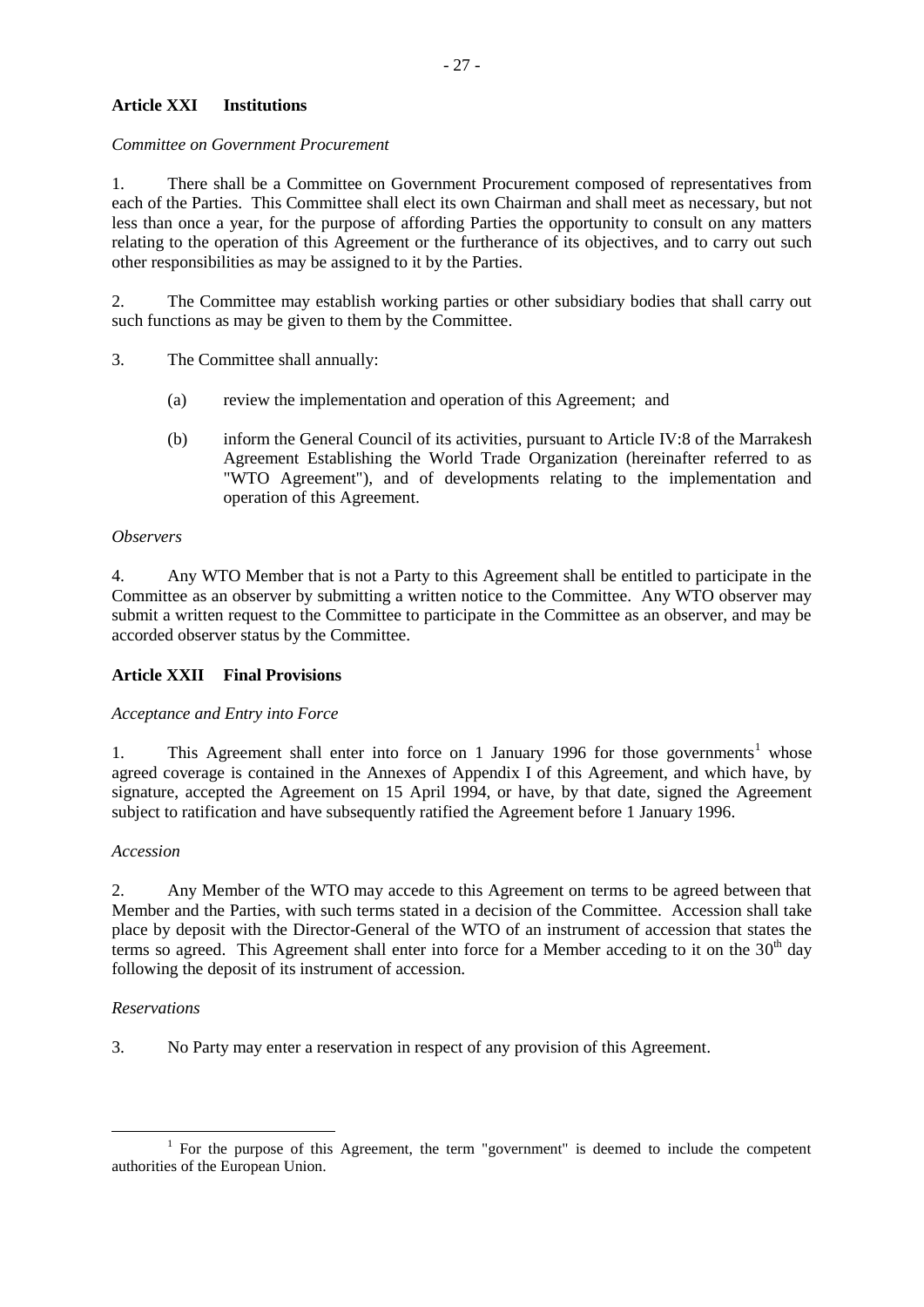### *Domestic Legislation*

4. Each Party shall ensure, not later than the date of entry into force of this Agreement for it, the conformity of its laws, regulations and administrative procedures, and the rules, procedures and practices applied by its procuring entities, with the provisions of this Agreement.

5. Each Party shall inform the Committee of any changes to its laws and regulations relevant to this Agreement and in the administration of such laws and regulations.

### *Future Negotiations and Future Work Programmes*

6. Each Party shall seek to avoid introducing or continuing discriminatory measures that distort open procurement.

7. Not later than the end of three years from the date of entry into force of the Protocol Amending the Agreement on Government Procurement, adopted on 30 March 2012, and periodically thereafter, the Parties shall undertake further negotiations, with a view to improving this Agreement, progressively reducing and eliminating discriminatory measures, and achieving the greatest possible extension of its coverage among all Parties on the basis of mutual reciprocity, taking into consideration the needs of developing countries.

8. (a) The Committee shall undertake further work to facilitate the implementation of this Agreement and the negotiations provided for in paragraph 7, through the adoption of work programmes for the following items:

- (i) the treatment of small and medium-sized enterprises;
- (ii) the collection and dissemination of statistical data;
- (iii) the treatment of sustainable procurement;
- (iv) exclusions and restrictions in Parties' Annexes; and
- (v) safety standards in international procurement.
- (b) The Committee:
	- (i) may adopt a decision that contains a list of work programmes on additional items, which may be reviewed and updated periodically; and
	- (ii) shall adopt a decision setting out the work to be undertaken on each particular work programme under subparagraph (a) and any work programme adopted under subparagraph  $(b)(i)$ .

9. Following the conclusion of the work programme to harmonize rules of origin for goods being undertaken under the Agreement on Rules of Origin in Annex 1A to the WTO Agreement and negotiations regarding trade in services, the Parties shall take the results of that work programme and those negotiations into account in amending Article IV:5, as appropriate.

10. Not later than the end of the fifth year from the date of entry into force of the Protocol Amending the Agreement on Government Procurement, the Committee shall examine the applicability of Article XX:2(b).